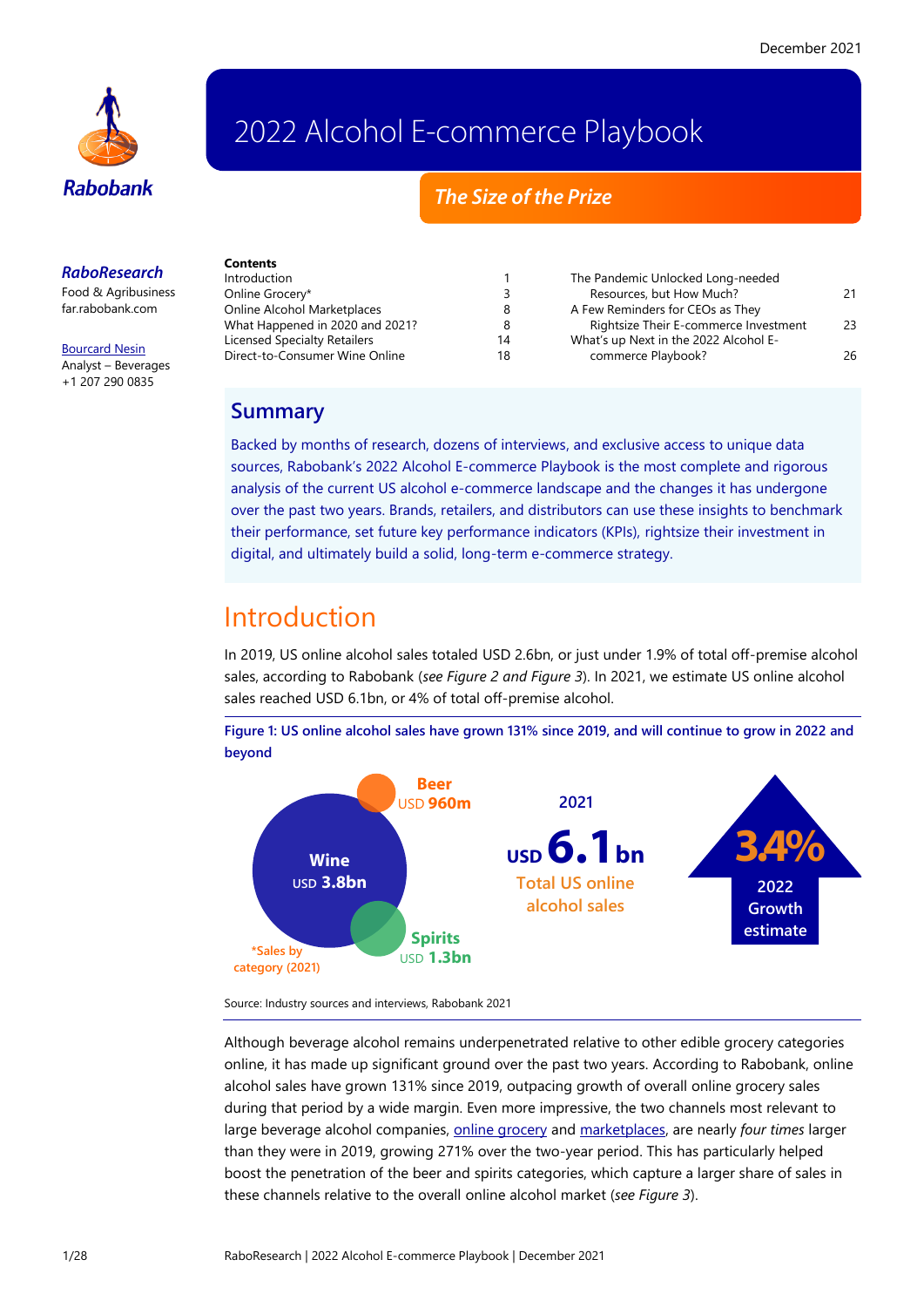Meanwhile, wine-dominated channels like [direct-to-consumer \(DTC\)](#page-17-0) wine and [licensed specialty](#page-13-0)  [retail,](#page-13-0) which are more fragmented, mature, and tend to be dominated by smaller, super-premium brands, didn't grow as quickly. Still, they more than doubled, growing a combined 114% over the two-year period.

**Figure 2: US online alcohol sales have exploded over the past two years. Even as the gravity of the Covid-19 pandemic has diminished, online alcohol sales have proved far stickier than most experts had expected**



**Figure 3: Penetration rates of US online alcohol sales are catching up to the rest of the CPG industry, but more investment is needed to continue making gains**



Of course, sales weren't the only thing that grew over the last two years. The size of e-commerce [teams at beverage alcohol companies has](#page-20-0) grown 117% since 2019. For years, we have warned industry leaders that they are systematically underinvesting in their e-commerce teams, and we are glad to see they have finally started t[o rightsize their e-commerce investment.](#page-22-0) However, there is still a lot of work to do. E-commerce will be the number-one driver of industry growth over the next decade and a critical component of brand-building, awareness, and trial, both online and instore. Even as the pandemic wanes, companies that fail to invest proactively in their e-commerce teams will struggle to remain relevant and retain market share. "The shift to digital beverage alcohol shopping is here to stay," Wayne Duan, VP E-commerce & Digital Commerce at Constellation Brands, told Rabobank. "The beverage alcohol category is up over USD 700m… compared to a year ago, with over 68% of that growth coming from online sales."

## *"The shift to digital beverage alcohol shopping is here to stay." - Wayne Duan, VP E-commerce & Digital Commerce, Constellation Brands*

Throughout the rest of this report, we will dig into how the world of US online alcohol sales has evolved over the past two years and what to expect going into 2022. We will start off by exploring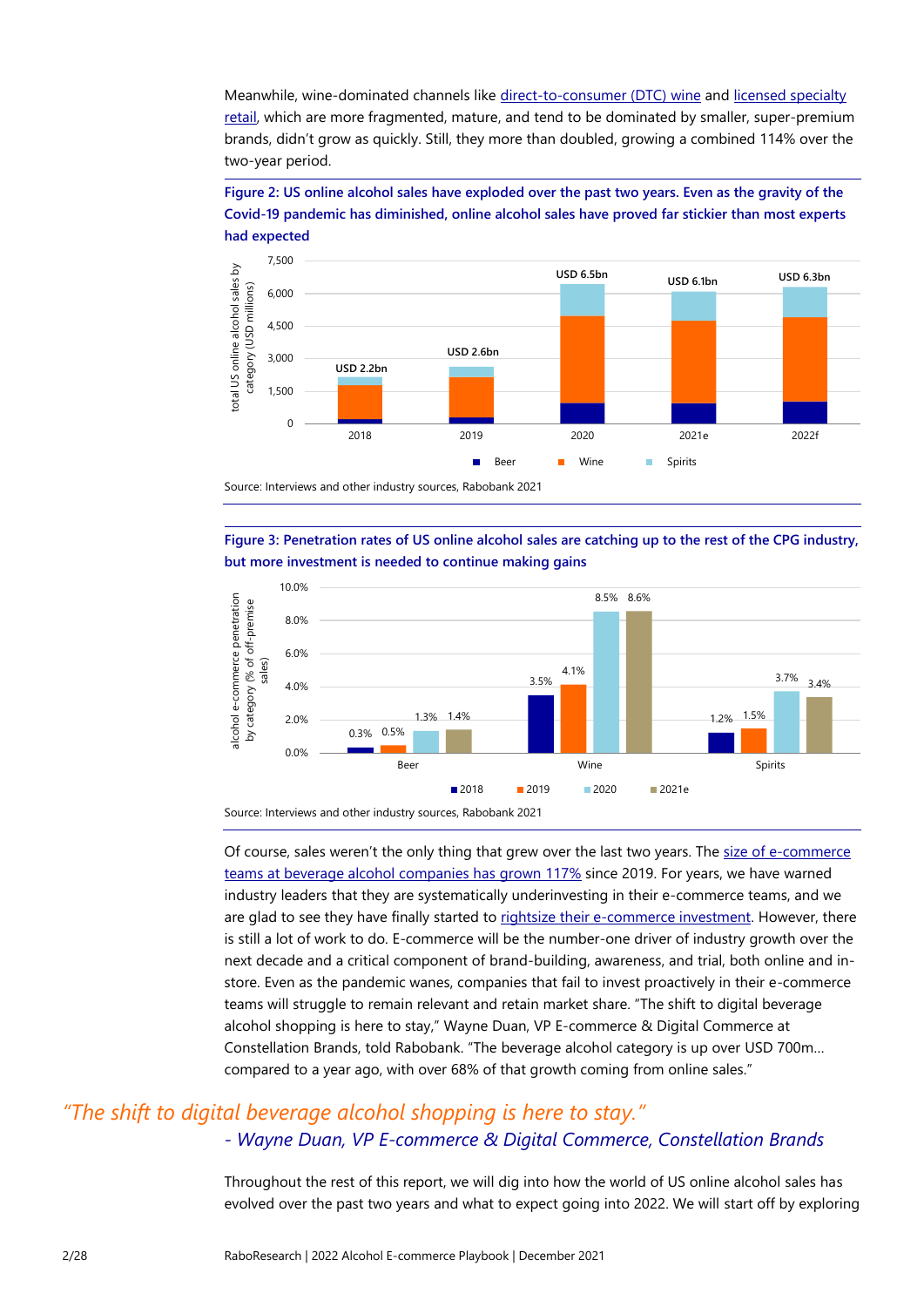the growth dynamics, emerging trends, and successful strategies within the four major ecommerce channels (online grocery, [marketplaces,](#page-7-0) [licensed specialty retail,](#page-13-0) and [DTC wine\)](#page-17-0). We will then look at [how the size of e-commerce teams has](#page-20-0) changed in response to the massive growth of the past two years. Finally, we identify four things that senior leaders might forget to consider [when determining the size of their digital investment.](#page-22-0) We hope it helps unlock critical resources for their future.

# <span id="page-2-0"></span>Online Grocery\*

**Figure 4: In 2021, alcohol sales in online grocery are nearly four times larger than they were in 2019** 



Source: Interviews and other industry sources, Rabobank 2021

\*Note: Throughout this section, we use the shorthand 'online grocery' to describe this channel for online alcohol sales because the majority of sales in the channel come from omnichannel grocery retailers like Kroger, Walmart, and Albertsons. However, these estimates are meant to capture sales from any off-premise retail environment in which a consumer would regularly purchase food or groceries as well as alcohol. Thus, our estimates for the channel include sales from pure-play retailers like Gopuff and Amazon, omnichannel supermarkets, supercenters, and warehouse retailers (like Kroger, Walmart, Costco, Albertsons, H-E-B, Meijer, Publix, etc.) and finally, marketplaces like Instacart that enable omnichannel retailers, which captures other formats like convenience and pharmacy.

## **The Rundown on 2020 and 2021**

The last two years have shown just how important the grocery channel will be for driving the future of US online alcohol sales. Spurred by the pandemic pushing consumer dollars online and retailers to expand the footprint of their online alcohol offerings, the online grocery channel exploded in 2020, growing 238% YOY and accounting for USD 1.49bn in sales, according to Rabobank estimates (*see Figure 5*). In 2021, despite difficult comparables, rising vaccination rates, a resurgent on-premise, and growing weariness with Covid-19 precautions, the channel still managed to eke out a positive growth rate of 9% to reach USD 1.62bn.

Even though sales grew overall in 2021, they declined 5.8% in the last three quarters compared to the same period in 2020, according to Rabobank estimates. With the worst of the pandemic in the rearview mirror but no end in sight, the near-term prospect for the channel's growth remains full of uncertainty.

Considering the massive growth rates of 2020, however, moderate growth in 2021 and 2022 is an incredibly positive outcome. It points to the stickiness of the alcohol category online and is a testament to the infrastructure retailers and alcohol brands have built over the past two years. Even if sales won't return to their pre-pandemic growth rates until 2023, the long-term outlook of alcohol in the online grocery segment is brighter than ever.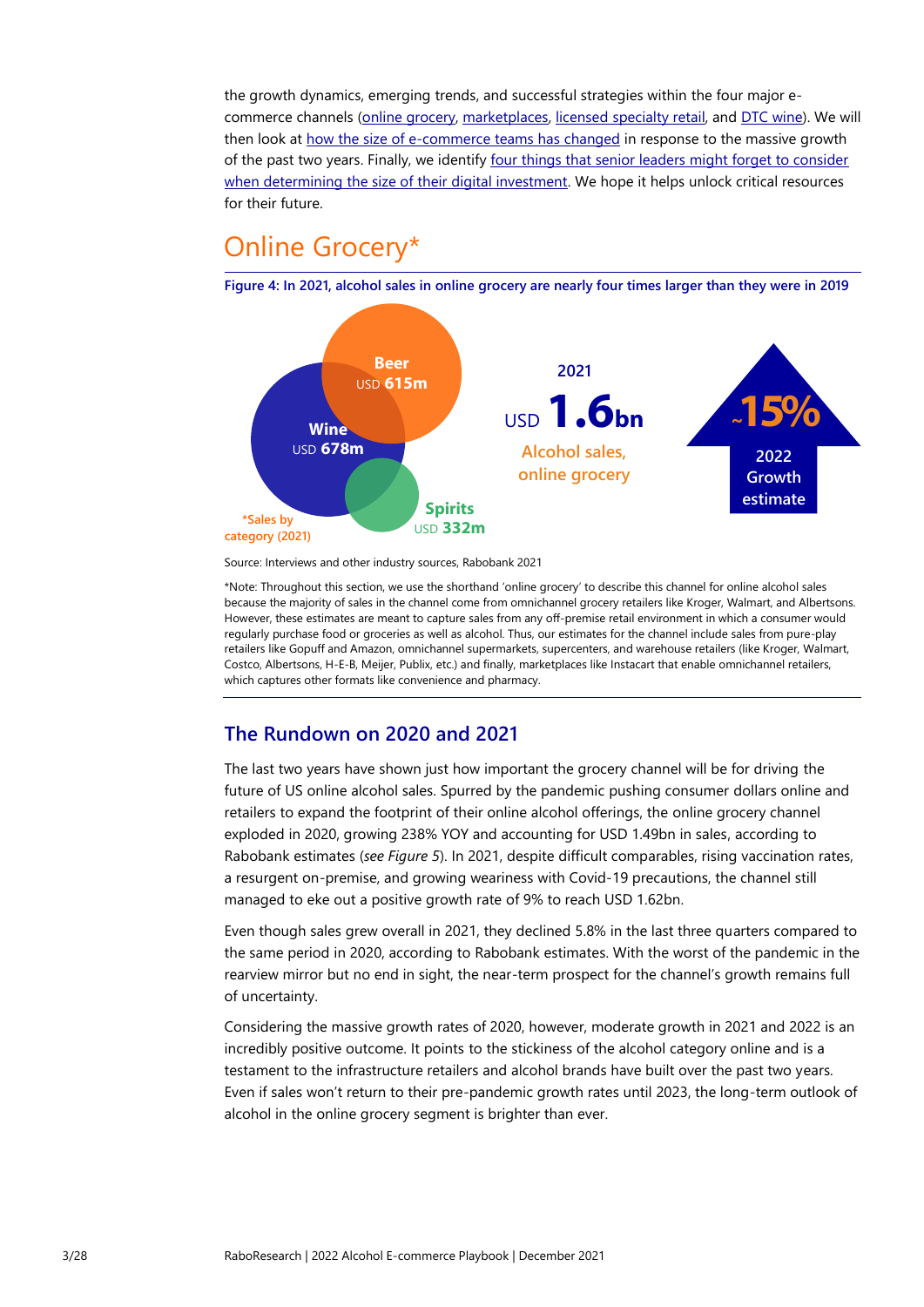



## **Expanding Online Alcohol Footprint Drives Exceptional Growth**

For 2020, [most](https://media.aholddelhaize.com/media/45ta1vbg/analyst-presentation_q4fy_2020_final.pdf?t=637587518928070000) [major](https://ir.kroger.com/CorporateProfile/press-releases/press-release/2021/Kroger-Delivers-Strong-Fourth-Quarter-and-Fiscal-Year-2020-Results/) [grocery](https://s2.q4cdn.com/056532643/files/doc_financials/2021/q4/Q4FY21-Earnings-Release_Final.pdf) [chains](https://investor.costco.com/news-releases/news-release-details/costco-wholesale-corporation-reports-first-quarter-fiscal-11) reported overall e-commerce sales growth around 100%. So why did the alcohol category, which grew 238% in 2020, grow so much faster? The simple answer: Grocers oversaw a massive expansion in the number of retail locations that offer alcohol online.

Prior to the pandemic, most grocery retailers willingly ignored the alcohol category. Focused on expanding the footprint of their most basic e-commerce offerings (see Figure 6),<sup>2</sup> they were not willing to risk delays in order to navigate the patchwork of complex and often ambiguous state alcohol regulations.<sup>3</sup> Thus, when consumers bought their groceries online, they were often unable to buy alcohol – even if they were shopping from the website of a local retailer that carried alcohol *and* that could legally sell it online.



**Figure 6: By the start of 2020, retailers like Kroger and Walmart were running out of room to expand their online grocery offerings and started turning their attention to the alcohol category\***

\*Note: Store counts in Figure 6 represent locations with a general online grocery offering, not specific to alcohol.

By the end of 2019, however, some retailers were running out of runway for geographic expansion and started turning their eye to the alcohol category. The 118% growth rate of online alcohol sales in the channel in 2019, and the 80% growth rate in the first two months of 2020, were a testament to that. As we wrote at the time, "The growth of alcohol sales in 2019 is an indicator that grocery retailers are starting to activate their online alcohol programs with more urgency. But there is still lots of work to be done."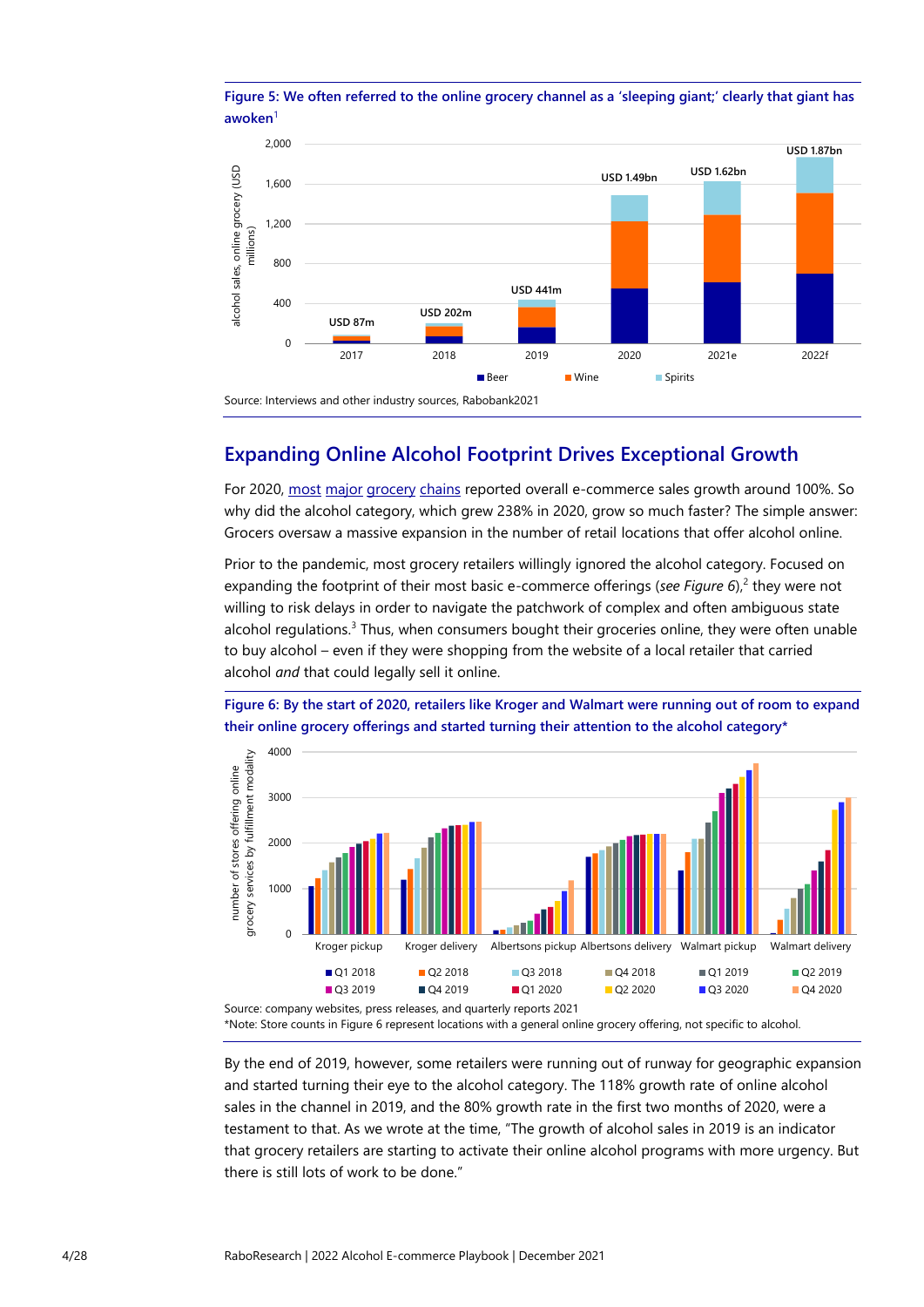After Covid-19 hit, the surge in consumer demand and a friendlier regulatory environment led to a massive acceleration in the growth of grocery store locations offering alcohol. As you might expect, the companies that had already started building the infrastructure for the category – Instacart, Gopuff, Kroger, and Walmart – benefited most from the circumstances. For example, at the end of 2019, there were 1,100 Walmart locations offering grocery delivery, but only 200 (18%) also offered alcohol delivery. Today, there are 3,200 locations offering grocery delivery, 1,500 (47%) of which also deliver alcohol. Similarly, at the end of 2019, Instacart was fulfilling alcohol orders from 7,000 retail partner locations in 18 states. Today, those numbers have risen to 17,000 store locations and 26 states plus Washington, DC.

Of course, some retailers didn't expand their alcohol offerings much in 2020. For example, Albertsons reportedly throttled online alcohol sales for a few months in 2020 because getting an adult signature complicated their effort to streamline contactless deliveries. Interestingly, many of those retailers with slow rollouts in 2020 have seen the largest growth rates in 2021. Target, for example, only offered alcohol online in three states in 2020. In May 2021[, they announced](https://rabowebam-my.sharepoint.com/personal/bourcard_nesin_rabobank_com/Documents/a1%20Research/Ecommerce%202021%20report/draft/FAMM%20version/•%09https:/corporate.target.com/article/2021/05/adult-bev-expansion) an expansion of curbside pickup to 1,200 stores in 29 states, plus alcohol delivery in 600 stores. While most other retailers are flat or down in 2021, Target sold between three and four times more alcohol online in 2021 than it did in 2020.

Lastly, changes to state laws also buoyed the growth of online alcohol sales – not only in grocery, but across e-commerce channels. Georgia, for example, legalized alcohol delivery in 2020. <sup>4</sup> Ohio legalized spirits delivery in April 2021. In all, ten states representing 12% of the US population passed laws that made it easier for grocers to sell alcohol online (particularly by enabling thirdparty delivery), in effect increasing the total addressable market for online alcohol sales.

## *"Alcohol e-commerce is a clear growth driver for our retail partners, who typically see their basket sizes increase by 25% with alcohol." - Chris Rogers, Vice President of Global Retail at Instacart<sup>5</sup>*

### **Alcohol: Catching up, but Still Far Behind**

Even with its recent growth spurt, the alcohol category remains woefully underpenetrated, and grocers stand to lose billions of dollars in revenues if they don't act fast to fix it. If alcohol had the same share of spending online that it does in-store, alcohol sales in online grocery would be over USD 3bn dollars (*see Figure 7*). This means grocery retailers are leaving 1.4bn in online revenue on the table in 2021. In fact, given that alcohol is a major driver of shopping trips, basket size, customer retention, and conversion for online grocery overall, the lost sales caused by this footdragging are probably much larger.

Retailers recognize the category's critical role in-store, but online, where shoppers tend to be wealthier, highly educated, and more urban than the general population (all demographic characteristics linked to higher demand for alcoholic beverages), alcohol is mission-critical. Even better, from a fulfillment standpoint, alcohol items are easy-to-pick, which, combined with the category's high price point, means online alcohol sales are more profitable than just about any other CPG category – even if tied-house laws limit retailers' ability to collect incremental marketing revenues from alcohol brands.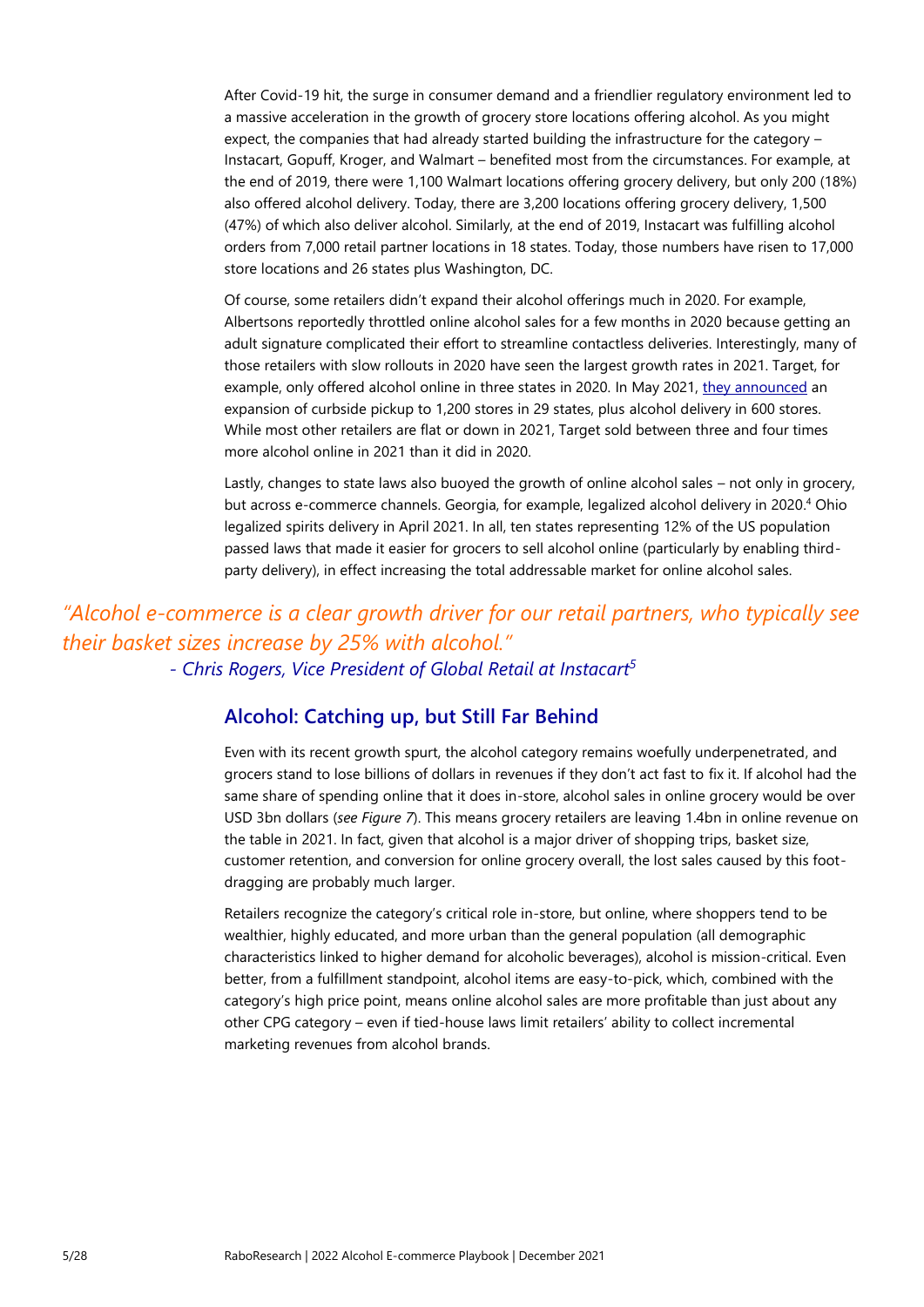**Figure 7: Until alcohol's share of online grocery dollars (actual) matches that of its in-store share (expected), grocers are leaving money on the table. In 2021, grocers missed out on USD 1.4bn in online alcohol sales, to be exact**



### **Gopuff Makes It 'Big'**

When the last installment of this report was published two years ago, Gopuff was (literally) only a footnote that read, "The Philadelphia-based startup already sells nearly as much alcohol online as Albertsons. Most people have not heard of them, but that will change quickly."

Today, they are an online-alcohol-sales powerhouse that pioneered the quick-delivery business in the US, single-handedly changing the meaning of 'quick' in that context from same-day delivery to less than thirty minutes. To give a sense of their scale, they are the third-largest outlet for online beer sales in the US, trailing only Instacart and Walmart, and by the end of 2022, they could sell more alcohol online than Kroger.<sup>6</sup>

For those that are unfamiliar, Gopuff is a vertically-integrated, licensed retailer that operates hundreds of micro-fulfillment centers in major cities across the US. They offer an assortment of products that more or less correspond with a convenience store or pharmacy. DoorDash has started operating a similar business model, launching what they call 'DashMart' in the summer of 2020.<sup>7</sup>

Perhaps most intriguing is Gopuff's recent acquisition of two of the country's largest liquor store chains, BevMo! and Liquor Barn. During a presentation earlier this year at the UJA-Federation of New York, Gopuff's co-founder, Rafael Ilishayev, said the main reason for buying Bevmo! was to get more liquor licenses to support their core business. "It really gave us an extensive, physical, and licensed infrastructure footprint," he said.<sup>8</sup> "We bought BevMo! to bring Gopuff to California." A comment that shows just how important alcohol is to their core offerings. Ilishayev added that it would have taken three to four years to build that footprint without an acquisition. Given the importance of the category online, we expect other national chains will eventually follow their example – i.e. acquiring assets specifically to bolster their online alcohol footprint and offerings.

## **How Do Online Sales Differ From In-store Sales?**

Wine tends to overperform and beer tends to underperform online compared to the in-store environment (*see Figure 8*). Consistent with almost every trend everywhere, spirits are quickly gaining share, increasing from only 13.8% of alcohol sales in 2017 to 20.3% in 2021.

Beyond category mix, discussions with industry leaders have revealed two other important differences between online and in-store sales. First, larger formats perform better online than they do in-store (e.g. a 1.5 liter bottle of spirits or 12-pack of beer). Second, the products that perform best online tend to have a much higher price point (for example, craft outsells domestic premiums on many platforms).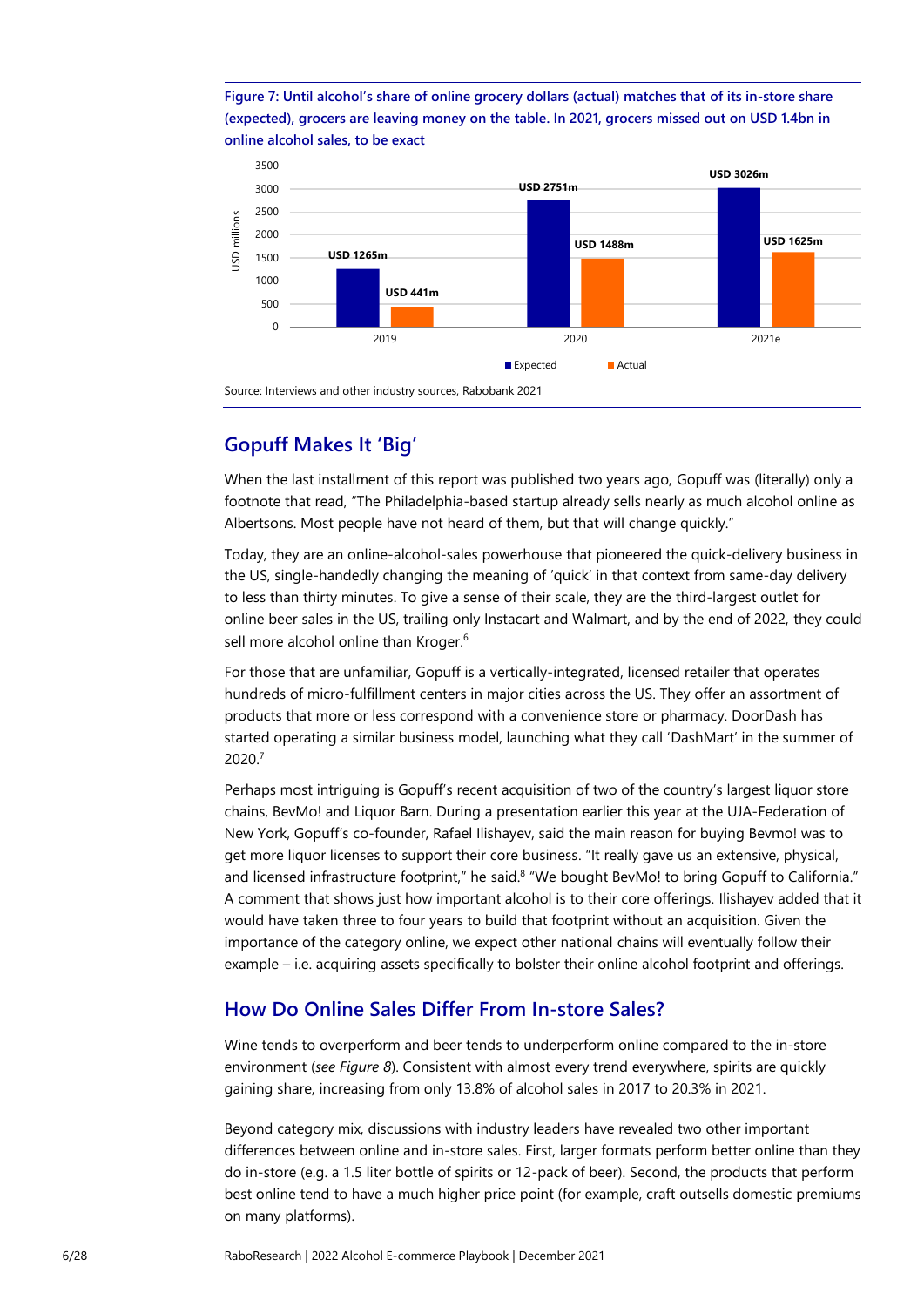



Many of these differences probably aren't driven by the online environment changing consumer behavior. Instead, they are likely driven by the demographics of the online alcohol shopper. As we pointed out, people that shop online tend to be wealthier and more educated and are much more likely to live in an urban or suburban environment (where online grocery services are available). All these characteristics are correlated to a preference for wine and an ability to pay for more premium products and to pay upfront for large formats to stock the pantry (or liquor cabinet).

### **What to Expect in 2022 and Beyond**

In 2022, there will be fewer opportunities for growth through geographic expansion – the main driver of alcohol sales in the channel before and since the pandemic. Furthermore, fear of the pandemic, which has been strongly correlated to monthly alcohol sales in the channel, will likely continue to decline in 2022. Both of these factors suggest growth in the channel will be fairly moderate in 2022. We certainly aren't going to see triple-digit growth, but we expect alcohol sales in the online grocery channel to grow 15% YOY in 2022, to reach USD 1.87bn.

Ultimately, retailers will determine whether growth is -10% or +50% in 2022. Retailers must continue to raise awareness of their alcohol offerings through featured landing pages and crosscategory promotions. They must optimize assortment, expand their offerings to include multiple modalities of fulfillment (curbside pickup, local delivery, and ship-to-home), and, perhaps most importantly, customize and improve the online shopping experience around alcohol (something we discussed heavily in our 2018 report about *[fixing alcohol sales in online grocery](https://research.rabobank.com/far/en/sectors/beverages/Supermarkets-Poised-to-Lose-Alcohol-Sales.html)* and a theme we will definitely revisit in 2022). If grocers can get these things right, there is no doubt that, in a few years, penetration of online alcohol will actually *outpace* the overall grocery business.

For their part, brands have to yield their soft power wisely to push retailers in the right direction. Brands have to offer actionable insights to retailers (like sharing this report) that will spur continued investment in their online alcohol business and, in the words of one insider, show that "Grocers that don't serve this trip will lose out to retailers or channels that *do* offer alcohol online." And, as we will get to late[r in this report,](#page-21-0) success in the channel must start with brands investing in their own e-commerce teams and capabilities.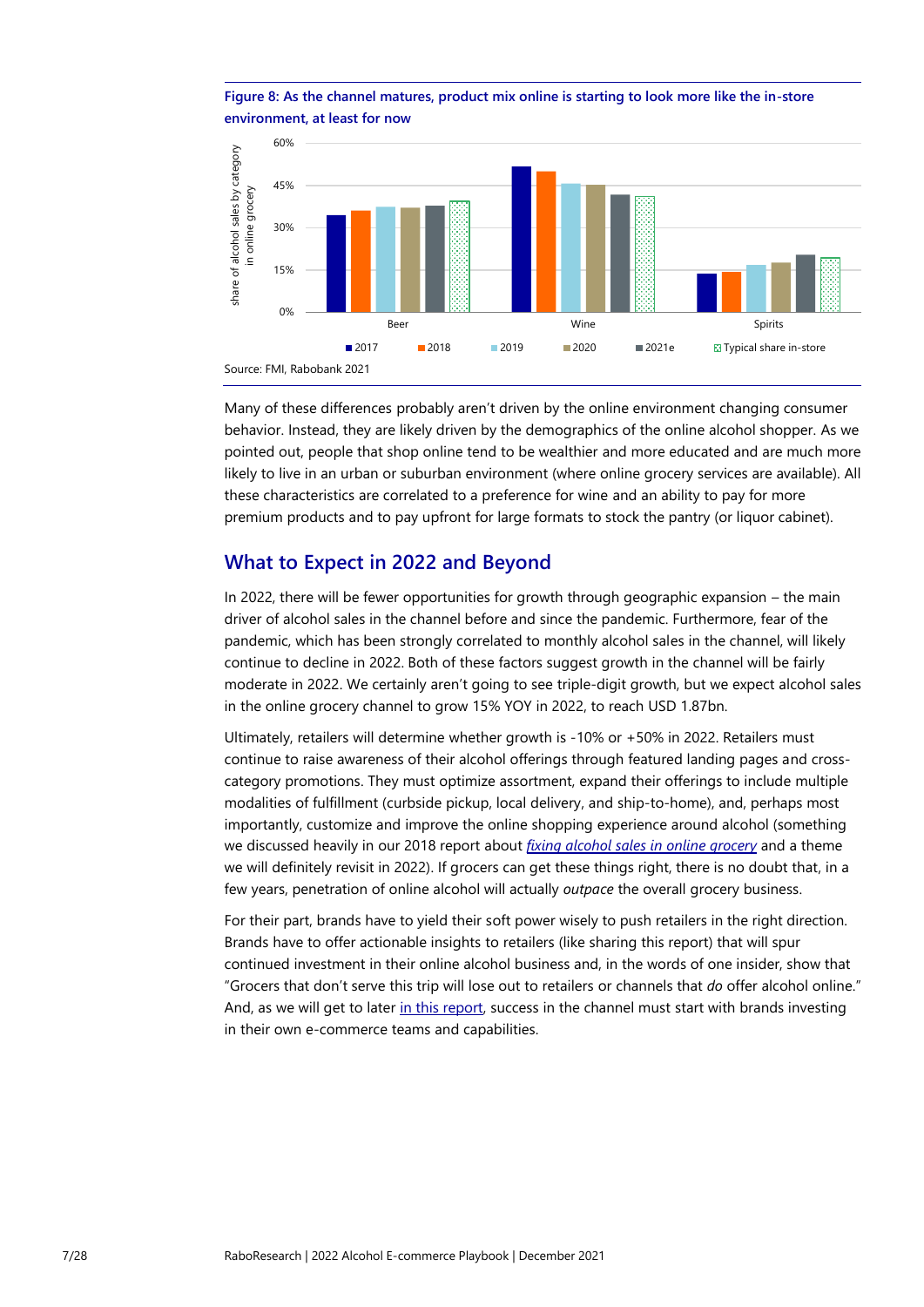# <span id="page-7-0"></span>Online Alcohol Marketplaces

**Figure 9: Marketplaces like Instacart and Drizly are 310% larger than they were in 2019, pushing brands' retail media spend on these platforms to new heights**



<span id="page-7-1"></span>Source: Interviews and other industry sources, Rabobank 2021

### **What Happened in 2020 and 2021?**

Unlike retailers, marketplaces like Drizly, Instacart<sup>9</sup>, ReserveBar, and Vivino do not own liquor licenses and, therefore, do not own inventory. Instead, they provide platforms or marketplaces where retailers can hawk their wares online. They make money collecting fees from retailers, and rake in huge revenues from suppliers buying data and promoting their brands on the platform. Instacart, followed by Drizly, are by far the largest players in the channel and have further consolidated that position in the past two years. In 2019, they had a 76% market share. In 2021, they have an (estimated) 86% market share.

The growth dynamics for marketplaces over the last two years are very similar to online grocery. The pandemic drove a massive uptick in consumer demand for online services, which in turn led to massive growth in brick-and-mortar stores searching for an e-commerce solution, which in turn added thousands of retailers to marketplaces' retail network. For example, Drizly's network increased from 1,250 retailers in mid-2019 to around 4,000 by the end of 2020. This helped marketplaces achieve USD 1.17bn in online alcohol sales in 2020, growing 274% YOY (*see Figure 10*).



**Figure 10: Sales on marketplaces are four times larger than they were in 2019, and will continue to grow in 2022 as these platforms continue to expand the footprint of their retail networks**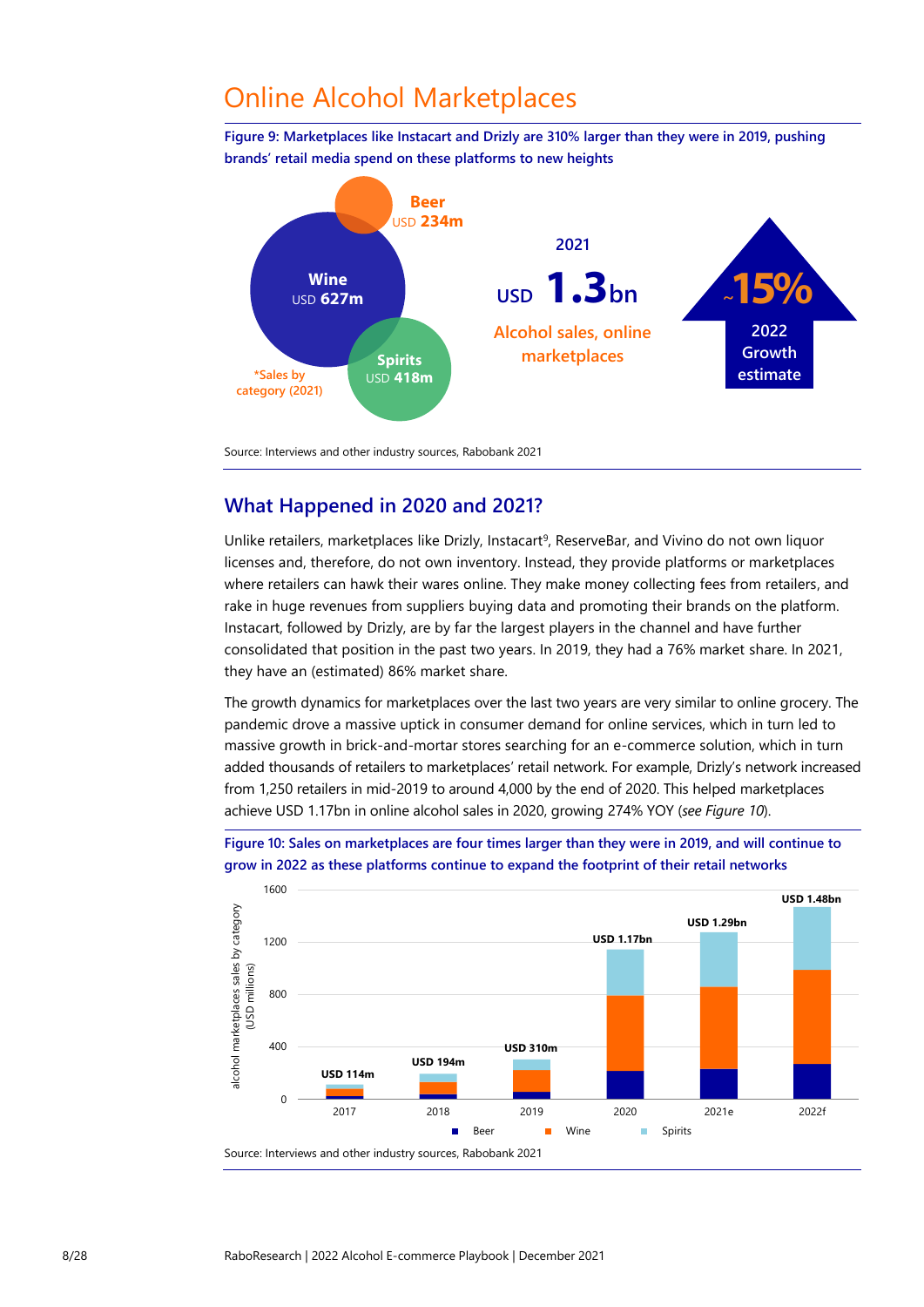In 2021, the channel grew just under 10% – a rate eerily similar to online grocery – reaching USD 1.29bn in sales. In the last three quarters of 2021, however, the channel declined 4.8%. This decline was inevitable as consumers returned to some of their pre-pandemic routines – although the declines were smaller than we would have anticipated at the start of the year. This weak growth in the final three quarters of 2021 is a strong indicator that the channel will likely see fairly flat growth rates in 2022.

### **Product Mix in the Marketplace Channel**

Wine has continued to be the top category in the marketplace channel, representing nearly half of all sales (*see Figure 11*). But if you exclude sales from Vivino, which created its wine marketplace in 2019, wine's share has actually fallen from 49% of the channel in 2017 to 44% in 2021. Beer, like almost every online channel, underperforms online – likely due to its broad availability in physical retail, the demographics of the online shopper, and higher pricing on some platforms.<sup>10</sup> That being said, these platforms are adding lots of convenience stores to their retail networks, which offers a glimmer of hope for the growth of beer sales in the channel. Spirits has gained market share in the channel, likely due to changing state regulations on delivery, scooping up 32.5% of sales in 2021, up from 29% in 2017.

The sales mix on Drizly, which is largely integrated with liquor stores and wine shops, more closely resembles that of a liquor store, while Instacart's sales mix more closely resembles that of grocery.

**Figure 11: The product mix on online marketplaces is favorable to wine and spirits but presents real challenges for beer**



<span id="page-8-0"></span>Source: FMI, Euromonitor, bw166, Rabobank 2021

## **How Much Do Brands Actually Spend on Retail Media**

Marketplaces' unlicensed status puts them in a unique regulatory position. In most states, they can accept marketing dollars from suppliers, which would otherwise be prohibited by tied-house laws.<sup>11</sup>

This kind of marketing, which is usually referred to as 'retail media' or 'on-site merchandising,' can take many forms. Brands spend most of their budget bidding<sup>12</sup> on keywords – also called 'placement in search'. Essentially, brands identify a keyword associated with their brand – "beer", "whisky", and "red wine" are some common examples – and pay the platform to place their product at the top of search results if consumers search for that keyword or if consumers search for a product using the built-in taxonomy menu.<sup>13</sup> Brands can also, depending on the platform, pay for enhanced content on their product pages, banner ads, and buy-in to other featured programs (think being featured on a product carousel for something like National Bourbon Day).

Virtually all of the industry's retail media budget gets funneled into two companies: Instacart and Drizly.<sup>14</sup> No surprise, given that they have an 86% market share in the channel. Brand owners typically measure their retail media budget as a percentage of their brands' gross merchandise value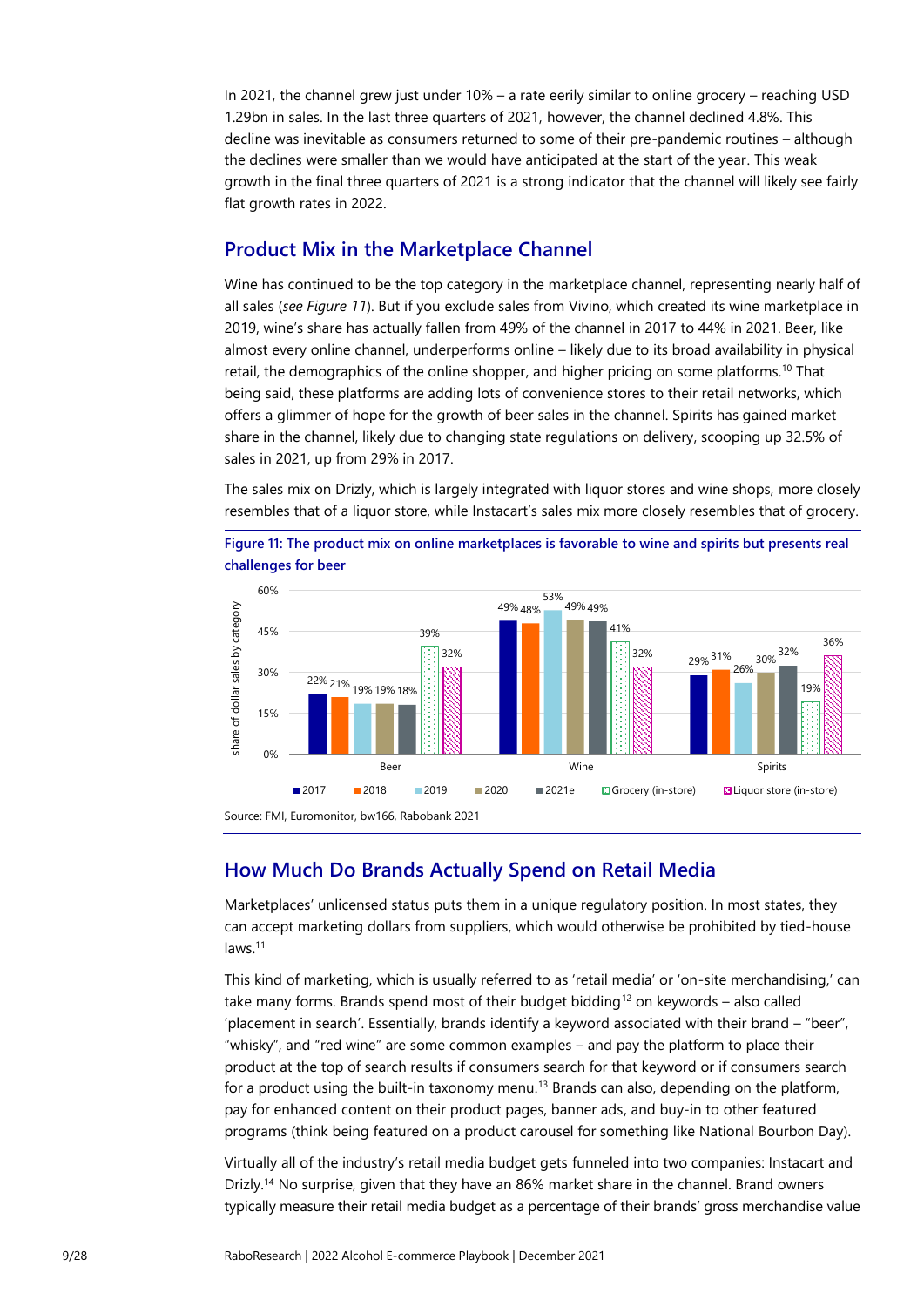(GMV). <sup>15</sup> So if GMV for a brand on Instacart is USD 10m and the brand's owner spends USD 1m on retail media on the Instacart platform, you'd say the brand spent 10% of GMV on the platform.

Rabobank estimates that in 2021, alcohol companies with national distribution<sup>16</sup> spent, on average, 12.1% of GMV on marketplace platforms (*see Figure 12*).



**Figure 12: In 2021, alcohol brands reinvested 12.1% of the GMV produced by marketplaces into retail media**

Source: Interviews and other industry sources, Rabobank 2021

With these levels of spending, suppliers aren't actually making money (or are making very little money) when their products are sold through marketplaces like Instacart and Drizly.<sup>17</sup> In an interview with Rabobank, one company's consternated head of e-commerce wondered, "Our competition is willing to pay USD 13 per click for certain keywords, nearly ten times more than before the pandemic. How far are we [as an industry] willing to go?... Who's going to be the leader that brings logic back to this conversation?"

# *"Our competition is willing to pay USD 13 per click for certain keywords.… Who's going to be the leader that brings logic back to this conversation?"*

*- Anonymous head of e-commerce, large multinational alcohol company*

Almost everyone in the industry agrees that this is not sustainable over the long term. Especially frustrating for brands is the fact that these platforms are often unable or unwilling to share consumer data or convincing and actionable insights on attribution, best practices, or the incremental impact of suppliers' retail media spend. In fact, one reason suppliers are willing to spend so much on some of these platforms is that, in order to gain access to sales data and the performance of their portfolio, they must reach a certain threshold of spending – typically around 10% of GMV

### **Why Spending More Now May Reap Long-term Rewards**

If everyone agrees that this is too expensive, why are brands investing so much into these marketplace platforms? We spoke to e-commerce leaders at more than 25 of the country's largest companies and asked them to explain. Here are the justifications we heard the most:

#### **Being the First in the Basket Pays Long-term Dividends**

This appears to be the most common reasoning for current levels of investment. One supplier said, "We are aware of how much we are spending online and will maintain these levels of investment because the channel will grow faster for longer; it is stickier than just about anything else we could be doing." Hiba Fenwick, Director of E-commerce & Digital Communications at Edrington USA told Rabobank, "By getting into their 'buy it again' or 'previously purchased' lists, we are reducing decision fatigue and increasing our chances of success. While we are always looking for new consumers, it is less costly to sell to an existing consumer vs. recruiting a new one."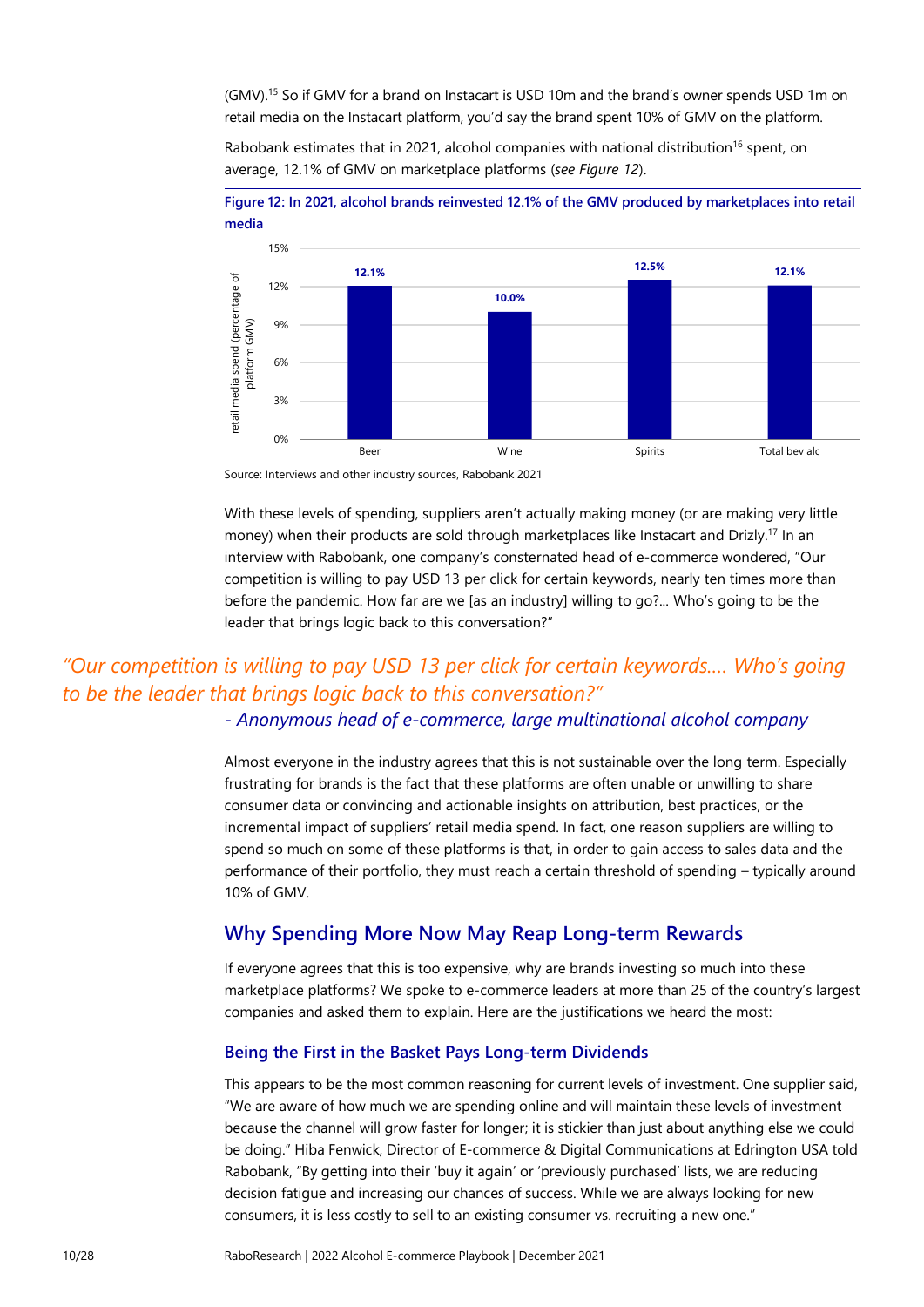*"By getting into their 'buy it again' or 'previously purchased' lists, we are reducing decision fatigue and increasing our chances of success. While we are always looking for new consumers, it is less costly to sell to an existing consumer vs. recruiting a new one." - Hiba Fenwick, Director of E-commerce & Digital Communications, Edrington USA*

> This strategy, though, is predicated on the long-term growth of a given platform. If suppliers start to doubt that a platform can sustain +50% annual growth over the next five years, their spending levels will inevitably decline.

#### <span id="page-10-0"></span>**Retail Media Isn't Just About Conversion… It Builds Awareness Online and Off**

E-commerce teams at most alcohol companies say senior leadership dramatically undervalues the impact of digitally-influenced sales. Consumers use online platforms to compare prices, check availability before going to a store in person, or even learn more about a product while standing in front of a physical shelf. "E-commerce is a sales channel, and it is also a channel that we can use to digitally drive sales both online and in-store." Carolyn Brown, Head of E-commerce, North America at AB InBev, told Rabobank. "In this sense, it's also a digital marketing channel, so we need to strategically invest to ensure we are meeting consumers where they are researching, interacting with, and shopping for our brands."

## *"E-commerce is a sales channel, and it is also a channel that we can use to digitally drive sales both online and in-store."*

*- Carolyn Brown, Head of E-commerce, North America at AB InBev*

Relatedly, marketing in the channel is an opportunity to drive sampling with an audience that is younger, wealthier, and more educated than the general population. This is exactly the kind of person that marketers dream of winning early and converting into a lifetime, brand-loyal consumer. If you create a brand-loyal consumer online, they are going to be brand-loyal both online and off. Additionally, younger consumers won't interact with traditional media the same way previous generations did. They're so buried in their phones that they'd sooner walk into oncoming traffic than notice a billboard. So, it's probably best to make sure you show up on their phones.

#### **It's the Only Place Open for Business**

Quite a few of the companies we spoke to feel their hands are tied: If they don't ask for a large media budget, their competitors will win that critical first purchase and gain a long-term strategic advantage at their expense. "It is the cost of doing business," one company told us, unceremoniously. The lack of retail media channels for alcohol leaves lots of players fighting for limited inventory.

With regards to smaller firms, they struggle to participate in this market at all. Besides being priced out by bigger players, marketplaces aren't typically able to isolate marketing campaigns to specific geographies, so spending marketing dollars only makes sense for brands with national distribution.

Lastly, in researching this report, we learned that ad-tech firms like CitrusAd and Quotient are opening opportunities for alcohol suppliers to purchase retail media on *licensed* retail platforms like Shoprite, H-E-B, and Gopuff. While most suppliers have sat on the sidelines due to legal concerns around tied-house laws, a few suppliers undoubtedly will be willing to take the risk to access new audiences and more affordable levers to promote their brands. We feel the most likely source of relief from this problem of limited ad inventory will come from white-label e-commerce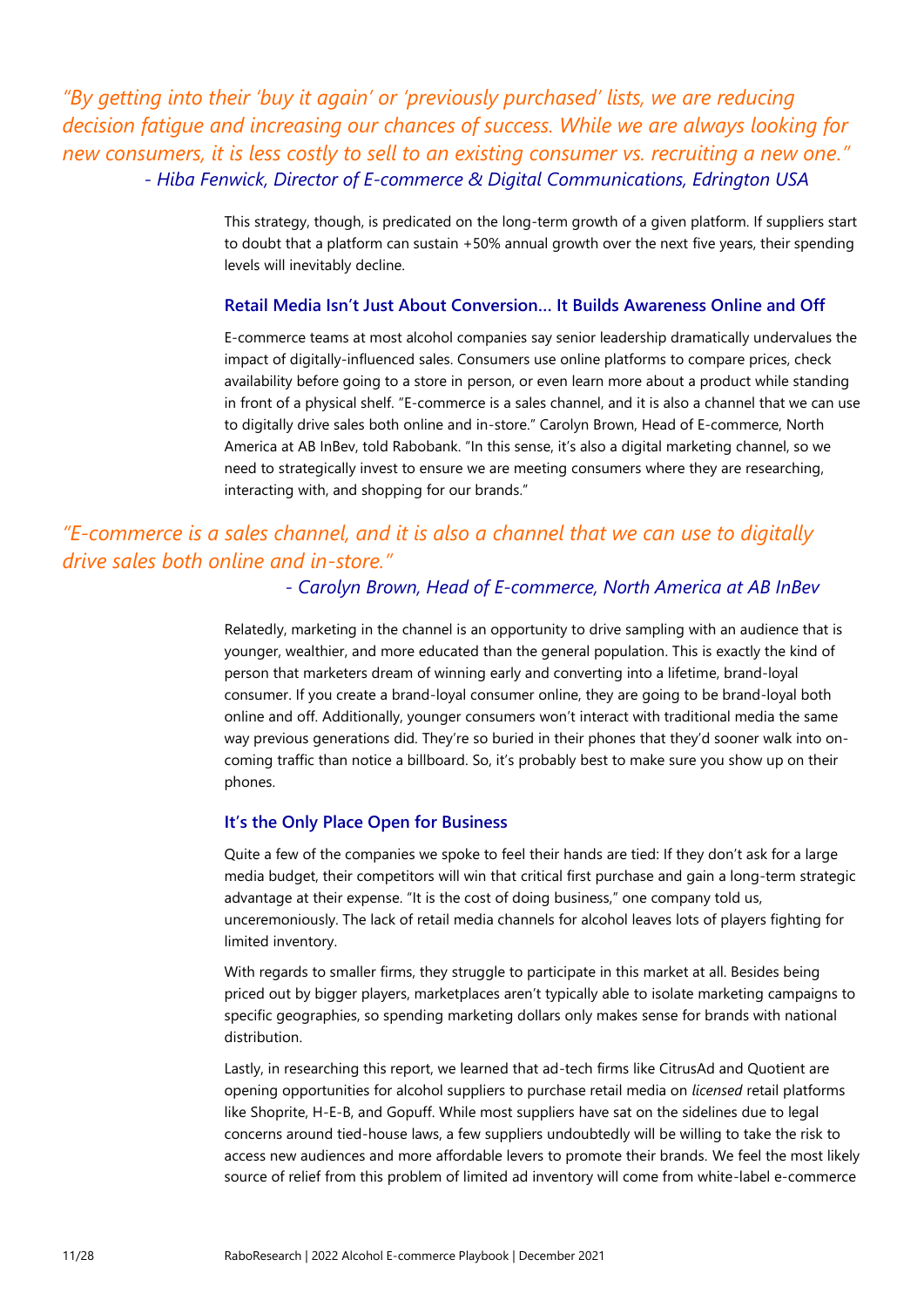platforms like City Hive serving independent liquor stores. To learn more on how that might work, [see our discussion on white-label providers below.](#page-15-0) 

#### **Don't Punish It Just Because You Can Measure It**

Because digital media is shoppable and its impact on sales can be measured more accurately, senior leaders tend to subject it to greater scrutiny than traditional media. They demand that performance be measured by return on advertising spend (ROAS) and that every dollar spent must be immediately profitable. But as we've just demonstrated, retail media and paid social linking to a retail website are still driving awareness, consideration, and trial with consumers.

It is really hard to measure these things, but it's also incredibly difficult to measure the direct impact that a Super Bowl ad or, God forbid, a billboard has on sales. Of course, we're not saying brands should stop spending money on billboards and Super Bowl ads. Everyone agrees that stuff works, even if its impact on sales cannot be so easily measured. Our point is that when it comes to digital media, senior leaders shouldn't apply a different standard. In short, "Don't punish it just because you can measure it."

### **The Easiest Way to Improve Conversion and ROAS: Hire More People**

Ensuring your product is in stock and product detail pages are accurate and up to date is absolutely critical in the context of digital advertising and retail media. If a brand pays for a keyword but the product page has the wrong image (even if it is just a picture of the wrong package size), conversion plummets. If a consumer clicks on a shoppable Instagram ad only to arrive at a product page that reads 'out-of-stock,' it doesn't matter how well the ad is performing, ROAS will be zero.<sup>18</sup> "Investing in retail media spend without having the fundamental content updated is like hosting Thanksgiving dinner without a turkey," Chris Horvath, Director of Digital Commerce at Jackson Family Wines, told Rabobank. "[Content] should be the centerpiece for conversion. Financially, it does not make sense to invest in retail media unless your content is in a great place."

# *"Investing in retail media spend without having the fundamental content updated is like hosting Thanksgiving dinner without a turkey"*

### *- Chris Horvath, Director of Digital Commerce, Jackson Family Wines*

Maintaining updated product content and monitoring out-of-stocks is a constant battle for ecommerce teams. Though there are technology solutions to help manage these challenges (Salsify, Syndigo, Edge, etc.), they often fail to perform as advertised. Thus, managing product detail pages and out-of-stocks remains very hands-on, requiring a massive amount of resources and people power. "This role/team needs to be prioritized," added Chris Horvath over email.

Interestingly, some e-commerce leaders report that it is easier to get money for retail media or paid social than for hiring additional staff. If senior management is willing to spend millions on retail media, but not budget enough full-time equivalents (FTEs) to manage product content and out-of-stocks, they are throwing money down the drain. Similarly, e-commerce teams without the infrastructure to analyze and then optimize the performance of their digital advertising campaigns will struggle to spend money efficiently.

This is not to say that alcohol companies should reduce their digital advertising and retail media budget – quite the contrary. Brands simply have to make sure they have enough people and *the right people* to maximize the impact of every dollar they spend. This is perhaps one of the easiest ways companies can dramatically improve performance.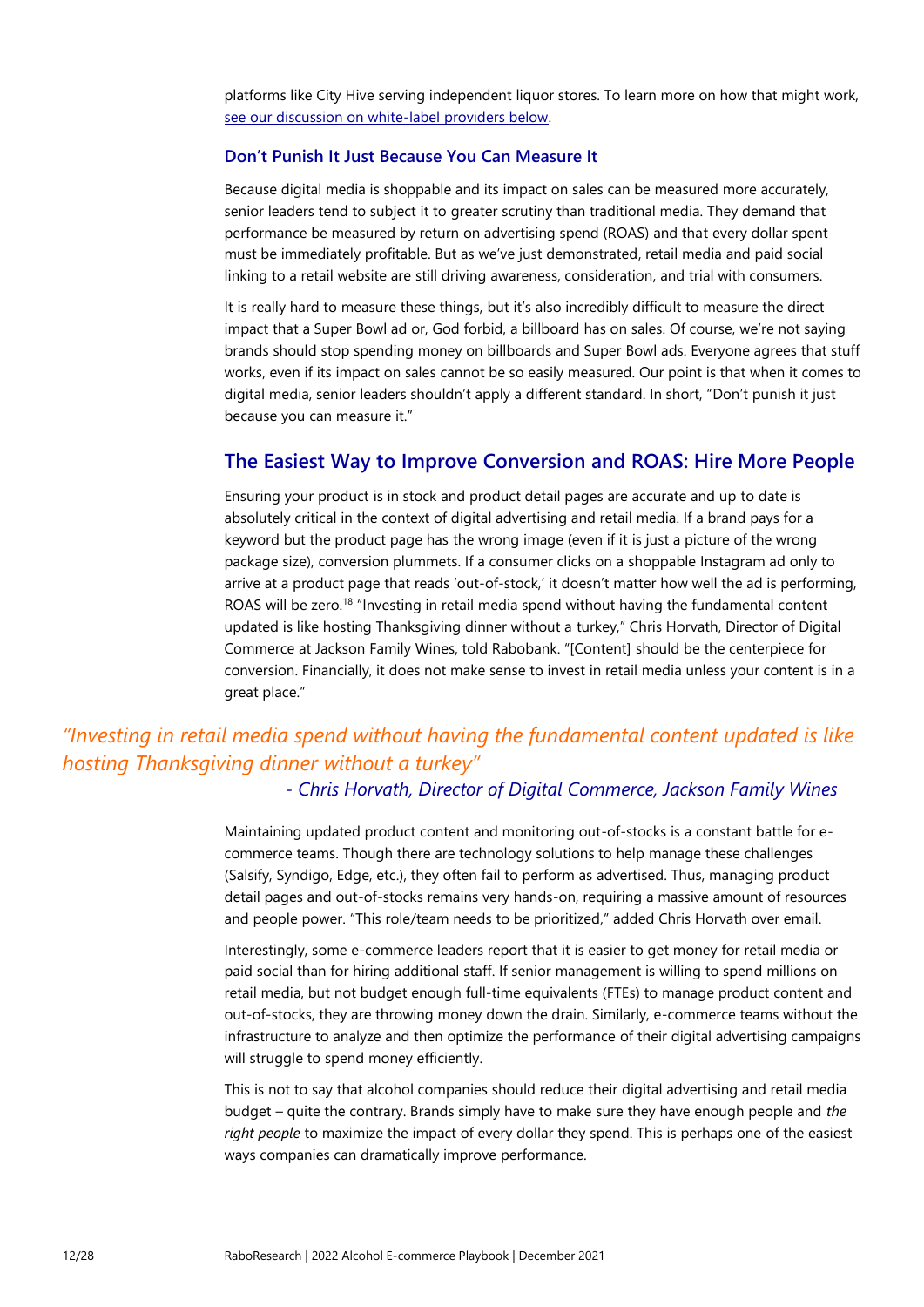# <span id="page-12-0"></span>**Marketplaces Are Digitizing the Entire Value Chain… And It's a Big Deal for In-store Sales Too**

Marketplaces like Drizly and Instacart, and white-label providers like City Hive (for more, [check out](#page-15-0)  the [Licensed Specialty Retailer](#page-15-0) section below) have to integrate into the point-of-sale (POS) system of every retailer in their network. This is what allows the platforms to populate their website with the correct inventory and pricing for each store. Once integrated, the platform then automatically populates product detail pages, or PDP, based on universal product codes (UPC) – often with text and images provided by the brands themselves.<sup>19</sup> In theory, these platforms could offer brands real-time insights into out-of-stocks and help them identify key accounts where they do not have distribution.

Obviously, ensuring your product is in stock at the right store locations<sup>20</sup> has a massive impact on both in-store and online sales. Coordinating with brand teams and distributors to actually put these insights into action is a monumental task, and e-commerce teams are the natural and correct team to take on this responsibility. They need enough people and a broad enough mandate to act on opportunities as they appear, even if the in-store sales are the primary beneficiary of their action.

### **The Uber-Drizly Deal: What Does It Mean, and Why Did It Happen?**

In February, Uber announced it would acquire Drizly for USD 1.1bn. The deal, which closed in mid-October after reportedly being delayed by an FTC investigation, helps Uber in several ways. It creates opportunity for incremental sales of alcohol alongside takeout orders, and may improve capacity utilization of Uber's fleet of drivers. Neither of those, however, explain or justify the price tag. In our view, this acquisition is more closely linked to Uber's big move into the grocery space. It ensures Uber has a complete grocery offering (i.e. with alcohol) in almost every major market, but more importantly, Drizly is extremely experienced and proficient at selling ad inventory to CPG companies. The acquisition could massively accelerate Uber's push to monetize their grocery operations in a similar way, a critical component to making that business model profitable.

For Drizly, the partnership solves their two biggest problems: eyeballs and their limited offering. First, Uber's massive user base will definitely help drive awareness of Drizly's offerings, especially on the Uber app (consumers really prefer purchasing things online from familiar names… like Uber). More importantly, platforms, like Drizly, that specialize in alcohol, thrived in a vacuum left by brick-and-mortar retailers' failure to focus on the category. The value Drizly created for consumers will diminish as competition ramps up from grocers, liquor chains, and cheaper ecommerce solutions that better serve independent retailers' interests. So, a consumer who started buying alcohol on Drizly would eventually move their online alcohol purchases to a supermarket or specialty retailer with better pricing and assortment. Being part of the diverse suite of Uber Eats offerings helps solve that existential problem.

The other big deal announced this year is the ReserveBar acquisition of Minibar Delivery. ReserveBar's marketplace historically focused on a very narrow assortment of high-end wine and spirits often focused on gifts that were shipped to consumers' homes. More recently, they've been building white-label e-commerce solutions for brand websites and leveraging their retail network to fulfill those orders (akin to what Thirstie has been doing for years). The Minibar acquisition helps ReserveBar expand the markets where they are compliant, opens up the beer category, and allows them to start offering same-day delivery for a wider assortment of brands. In other words, it helps them diversify their offerings for both their classic business-to-consumer and their fastgrowing business-to-business (B2B) operations.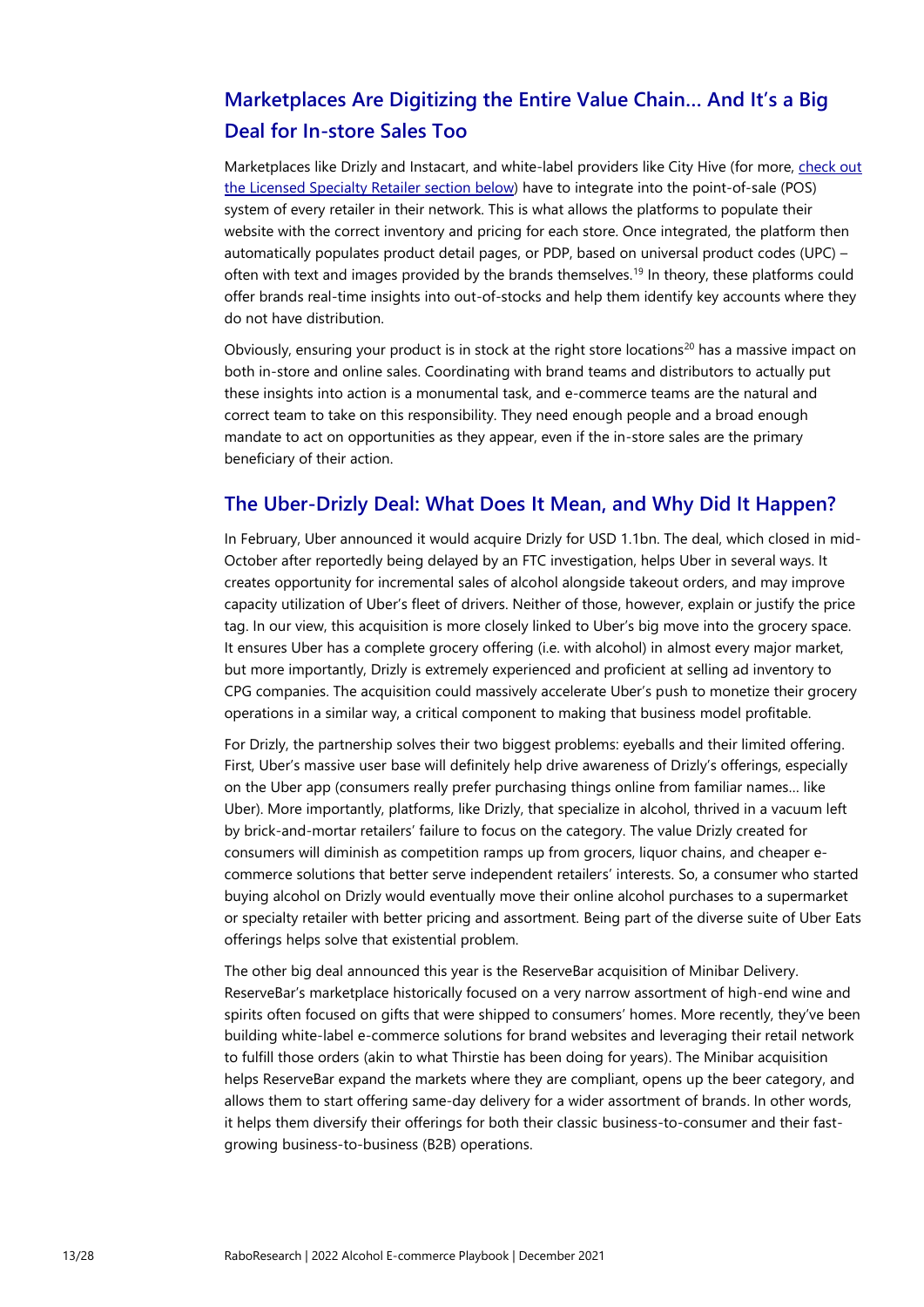## **What to Expect in 2022 and Beyond**

Favorable Q1 comparables (lapping 2020 months before the pandemic hit the US) and continued expansion of marketplace retail networks were responsible for the channel's growth in 2021. Instacart, for example, added around 7,000 7-Eleven stores. Unsurprisingly, sales from convenience stores (all merchandise, not just alcohol) on Instacart grew by 350% in 2021.<sup>21</sup> Similarly, Drizly continued adding retailers throughout the year, and in November they announced the addition of 1,200 7-Eleven stores (with 800 more on the way), bringing their store count to over 5,500 stores (*see Figure13*).



**Figure 13: The number of stores in Drizly's retail network continues to rise, but for how long?**

As was the case with grocery, sales growth for marketplaces will likely be relatively flat in 2022 (at least by historical standards) due to limited opportunities for geographic expansion<sup>22</sup> and consumer demand for online shopping normalizing as fear of the pandemic continues to subside. Rabobank estimates the channel will grow 15%, to USD 1.5bn, in 2022. If I were an e-commerce leader, I would be nervous if my 2022 KPIs for growth in the channel were any higher.

Finally, marketplaces must continue to provide value to consumers if they are to build on their recent success. Will consumers want to shop on a platform that only offers alcohol when they can save time and fees shopping the same assortment from their local grocery store? Recent partnerships, like the Uber-Drizly deal, give the channel hope. Marketplaces also have to show they are able to create value for brands. If they cannot do a better job of growing their business, providing data, tracking marketing performance, and offering better insights around things like out-of-stocks, the suppliers that pay the bills may decide, fairly, that the channel doesn't deserve the current levels of investment.

# <span id="page-13-0"></span>Licensed Specialty Retailers

**Figure 14: Licensed specialty retailers have always been the largest, most mature channel for online alcohol sales. During the pandemic, they got even bigger by tapping into the local community**



Source: Interviews and other industry sources, Rabobank 2021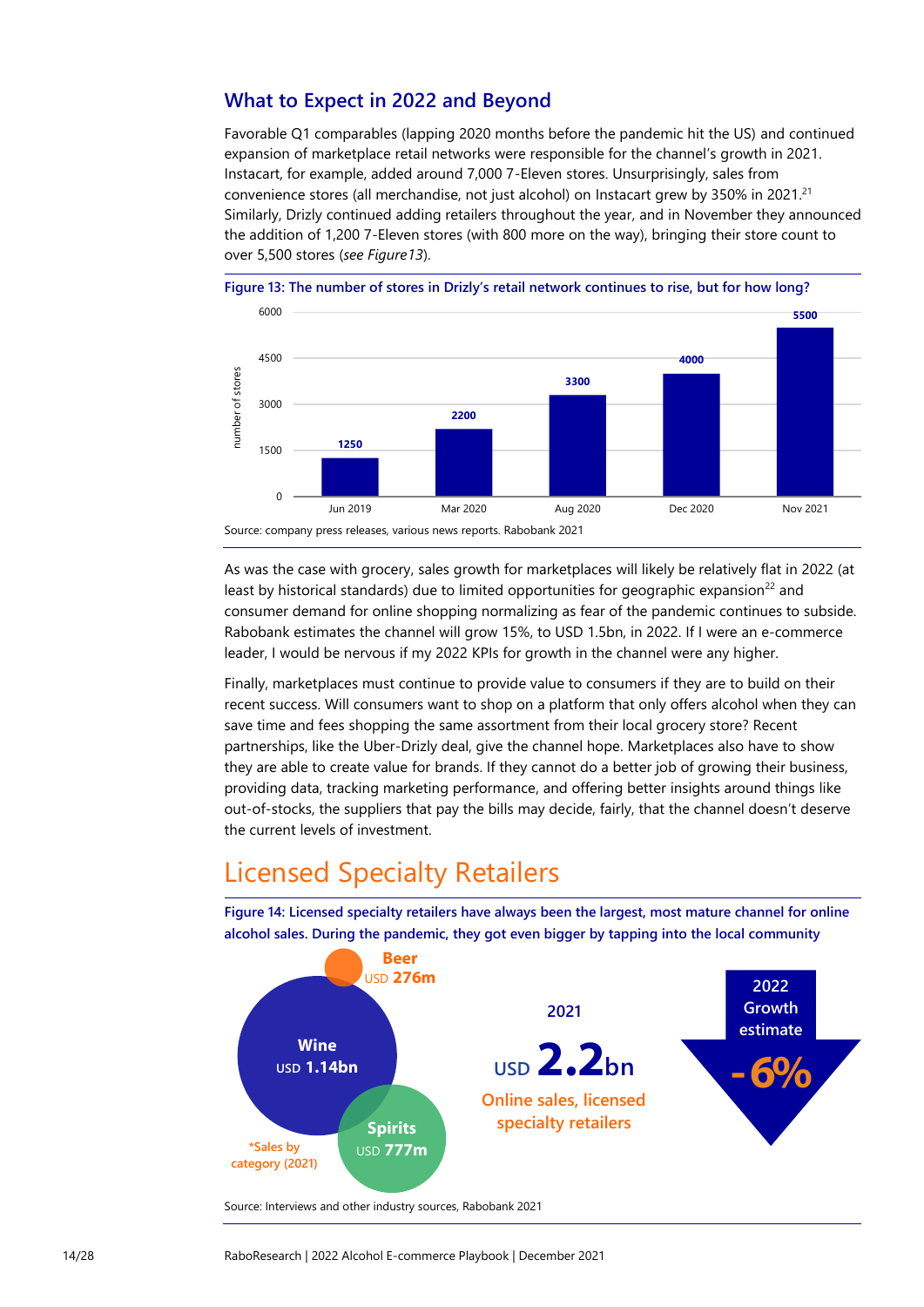This segment, which we've dubbed 'licensed specialty retailers,' is likely the largest channel for online alcohol sales in the US. We say "likely" because it is extremely fragmented and notoriously difficult to measure.

The profile of operators in this channel fall into five categories:

- Omnichannel national and regional liquor chains e.g. Total Wine & More, BevMo!, and Binny's Beverage Depot
- Omnichannel, independent liquor stores with a national client base e.g. K&L Wine Merchants, Astor Wines & Spirits, and Sherry-Lehmann Wine & Spirits
- Omnichannel independent liquor stores serving local markets, usually with the help of whitelabel e-commerce solutions like City Hive.
- State-run liquor stores with an 'e-commerce' offering e.g. Virginia ABC, Pennsylvania's Fine Wine & Good Spirits
- Pure-play online stores, which basically means Wine.com

Historically, this channel was used primarily by retailers shipping hard-to-find wines – and to a lesser extent spirits – to high-end consumers and collectors. In 2019, for example, the top-ten spirits brands on Wine-Searcher, a search engine that makes money, in part, by connecting consumers with online wine and spirit retailers,<sup>23</sup> had an average bottle price of USD 299. Similarly, six of the top-10 SKUs by dollar sales on Pennsylvania's state-run Fine Wine & Good Spirits (PLCB) website had a unit price over USD 100 $^{24}$  including a USD 2,500 bottle of bourbon! Since the pandemic, the number one SKU on the PLCB website: a 1L bottle of Tito's Handmade Vodka. 25

While that PLCB example is a bit extreme, it is symbolic of what was happening more broadly in the wake of Covid-19. The channel went from exclusively serving the eclectic needs of a small group of elites to also serving the general public in their local markets, bringing to life this very large but relatively mature, slow-growing part of the online alcohol ecosystem.

### **What Happened in 2020?**

Rabobank estimates that the channel grew 151% in 2020, reaching USD 2.71bn in sales (*see Figure 15*). Most of the growth in 2020 was driven by local delivery and curbside pickup – before the pandemic, most orders were fulfilled with common carriers like FedEx and UPS. An interesting side effect of this change was that beer and spirits, which are shipped across state lines much more sparingly than wine, gained meaningful market share in the channel (*see Figure 15*)

**Figure 15: Online sales in licensed specialty retail grew 151% in 2020, and despite double-digit declines in 2021, thousands of independently-owned retailers built the infrastructure for long-term e-commerce growth\***



Source: Interviews and other industry sources, Rabobank 2021

\*Note: We do not have reliable, comparable data dating back to 2019 or before.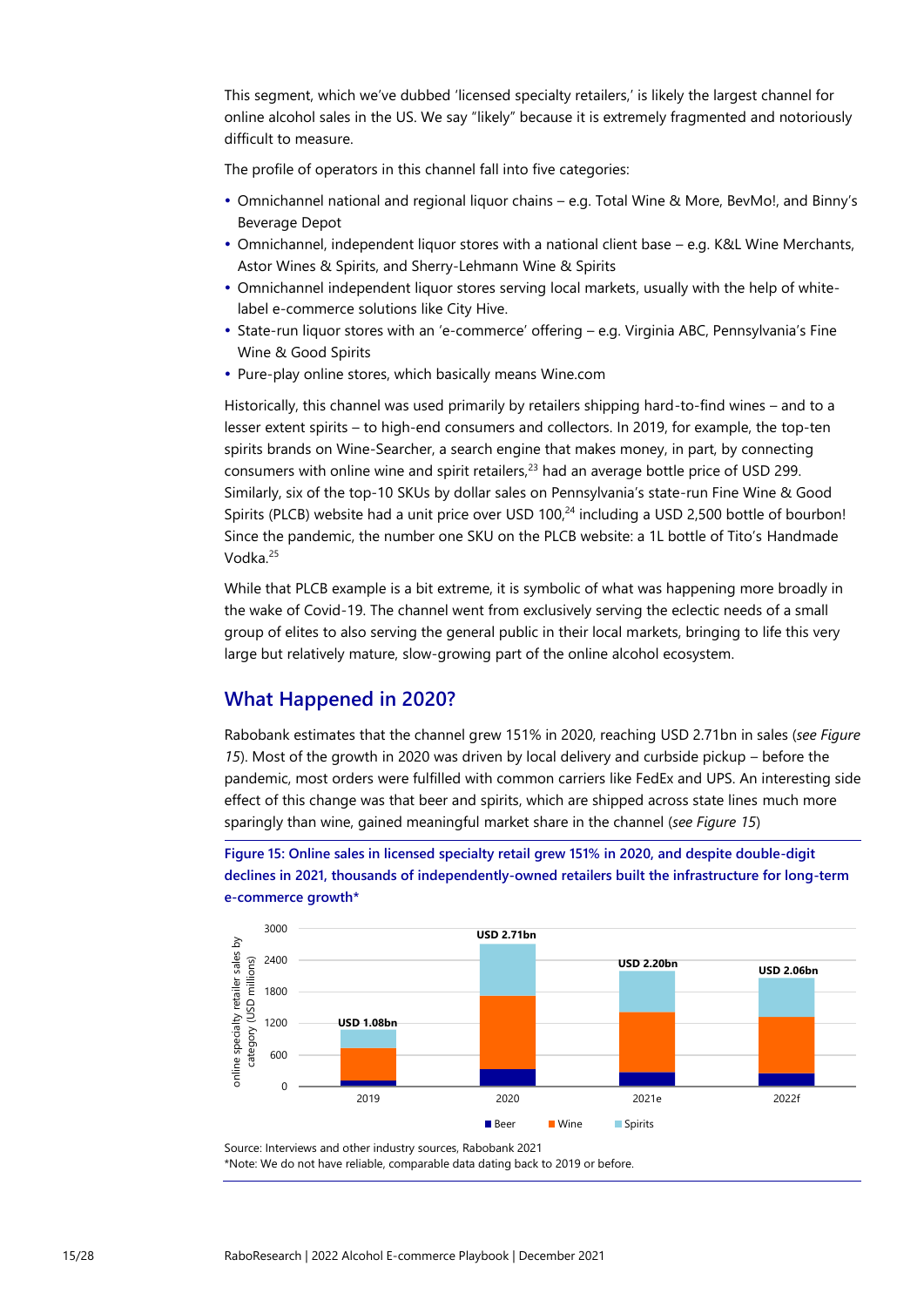Companies like City Hive – a white-label or software-as-a-service (SaaS) provider that helps build and manage a suite of digital tools for liquor stores, including customer relationship management (CRM), loyalty programs, and branded apps and websites – were the most important drivers of this growth. Once the pandemic hit, City Hive, alongside similar companies like WineFetch, Bottlecapps, and Beverage Media Group (BMG, now part of SevenFifty), were able to launch new functionalities, like curbside pickup, across thousands of retailers in a matter of weeks or even days. Also, retailers using these white-label providers were able to use the email lists from their instore customer and loyalty programs to steer consumers to their online offerings – an incredibly cheap and efficient way to drive online sales in the early days of the pandemic.

The other winner in this channel is Total Wine & More. The country's largest liquor store chain has finally fulfilled its destiny as an online sales powerhouse. They now account for 20% of online sales in the channel, up from less than 9% in 2019. Their wide geographical footprint, broad selection, competitive pricing, and extremely well-put-together website and online customer experience really helped them outperform the industry by a very wide margin.

### **What Happened in 2021, and What's Likely to Happen in 2022?**

In 2021, the channel has seen steep declines as customers who were forced by the pandemic to shop online at their local liquor store returned to in-store shopping. Rabobank estimates that the channel declined 19%, to USD 2.2bn, in 2021. It makes perfect sense that this channel would see steeper declines than the others. Handselling and discovery are core values that shopping from a local wine store bring to the consumer. Far from being a failure of their online offerings, this a testament to the power of providing a fantastic in-store shopping experience.

Heading into 2022, Rabobank expects the overall channel to see a continuation of the trends that drove negative growth in 2021. Thus, we project that sales in the channel will fall by 6%, to USD 2.06bn in 2022. However, we expect the channel to return to growth in 2023, driven by – you guessed it! – the continued expansion of white-label solutions across the independent retailer landscape.



**Figure 16: The licensed specialty channel has long served connoisseurs in search of hard-to-find wine and spirits, offering limited opportunity for beer and bottom-shelf wine and spirits brands**

### <span id="page-15-0"></span>**White-Label Providers Offer a Glimpse of a Better Future**

City Hive (the largest player in the space), WineFetch, BMG, and Bottlecapps build branded ecommerce-ready apps and websites for independent liquor stores. Together, their GMV is much larger than the online sales of BevMo!, Binny's, and Total Wine & More combined.<sup>26</sup> If it wasn't already obvious, we are extremely excited about the emergence of white-label or SaaS providers like City Hive. We think brands should be too. Here's why: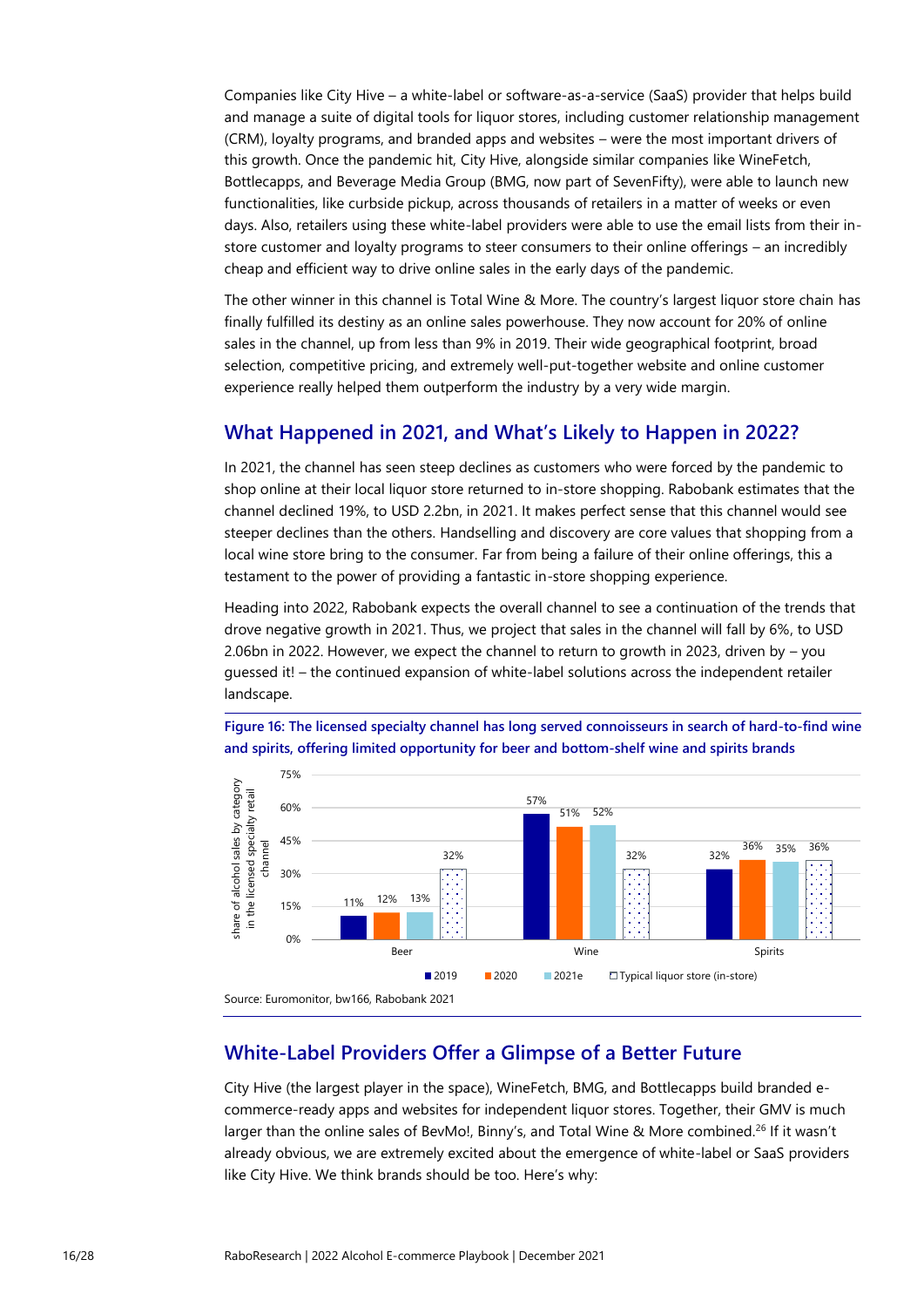For suppliers, managing their brands and influencing their performance in this channel is incredibly difficult. Firstly, there are thousands of independently operated liquor stores with online offerings (likely more than 7,000 in the US). You can imagine how difficult it would be for a supplier to, say, transfer updated brand imagery to each one. Then there is the fact that these are licensed entities, so tied-house laws prevent suppliers from promoting their brands the same way they would on Drizly or Instacart.

White-label or SaaS providers like City Hive potentially offer brands a single point of contact in which they can update content, monitor out-of-stocks (see section on digitizing the [value chain](#page-12-0) above), and track their performance across thousands of retailers.

"It gives visibility to an area of the business we previously weren't able to get line of sight on. This now allows us to understand how online is contributing to – and in many cases driving – growth," Simon Gilbert, Director of Channel & Customer Marketing – Off-premise and E-commerce at Campari Group explained to Rabobank. "It also opens up the opportunity to expand our shopper journey to influence people sooner, with more interaction points, and joining up our in-store activation with online."

Even more exciting, suppliers may be allowed to legally promote their brands on these platforms the same way they do on Drizly or Instacart (i.e. paying for banner ads, featured items, and keywords).<sup>27</sup> If true, this could help alleviate some of the ad cost inflation pressures we discussed in [the marketplaces section.](#page-8-0)

# *"[City Hive] gives visibility to an area of the business we previously weren't able to get line of sight on. This now allows us to understand how online is contributing to – and in many cases driving – growth.."*

- Simon Gilbert, Director of Channel & Customer Marketing – Off-premise and E-commerce, Campari

#### **Why This Helps Independent Retailers**

In many ways, these white-label providers offer retailers an alternative to Drizly. An independent retailer does not have the resources or technical ability to build and maintain a modern ecommerce platform. This is why so many turned to Drizly at the start of the pandemic. Some retailers, however, are becoming wary of that partnership. Not only are they giving up a large part of their margin to be part of the Drizly marketplace, they are also worried – rightfully – that Drizly is taking over the relationship with their customers. This is the same problem that grocers who use Instacart have been confronting for years.

By working with a white-label provider, retailers are able to keep shoppers within their own branded retail ecosystem and leverage all the synergies that come with that (e.g. personalized online offers based on in-store shopping history). "While third-party marketplaces allow for onetime transactions and boost revenues in the short term, I do believe that third-party marketplaces offer merchants very little long-term economic value," Mike Fisch, Director of Innovation, Gary's Wine & Marketplace, told Rabobank. "It is more beneficial for merchants to have a direct relationship with the customer through an 'owned' property, such as a branded website or mobile app."

Most importantly, besides fulfilling the order, the retailer doesn't really have to do anything to manage their e-commerce business. After integrating into the POS system, the white-label provider basically does everything, from populating product detail pages to creating banner ads and optimizing keyword search results. All this at a much lower cost than selling on Drizly.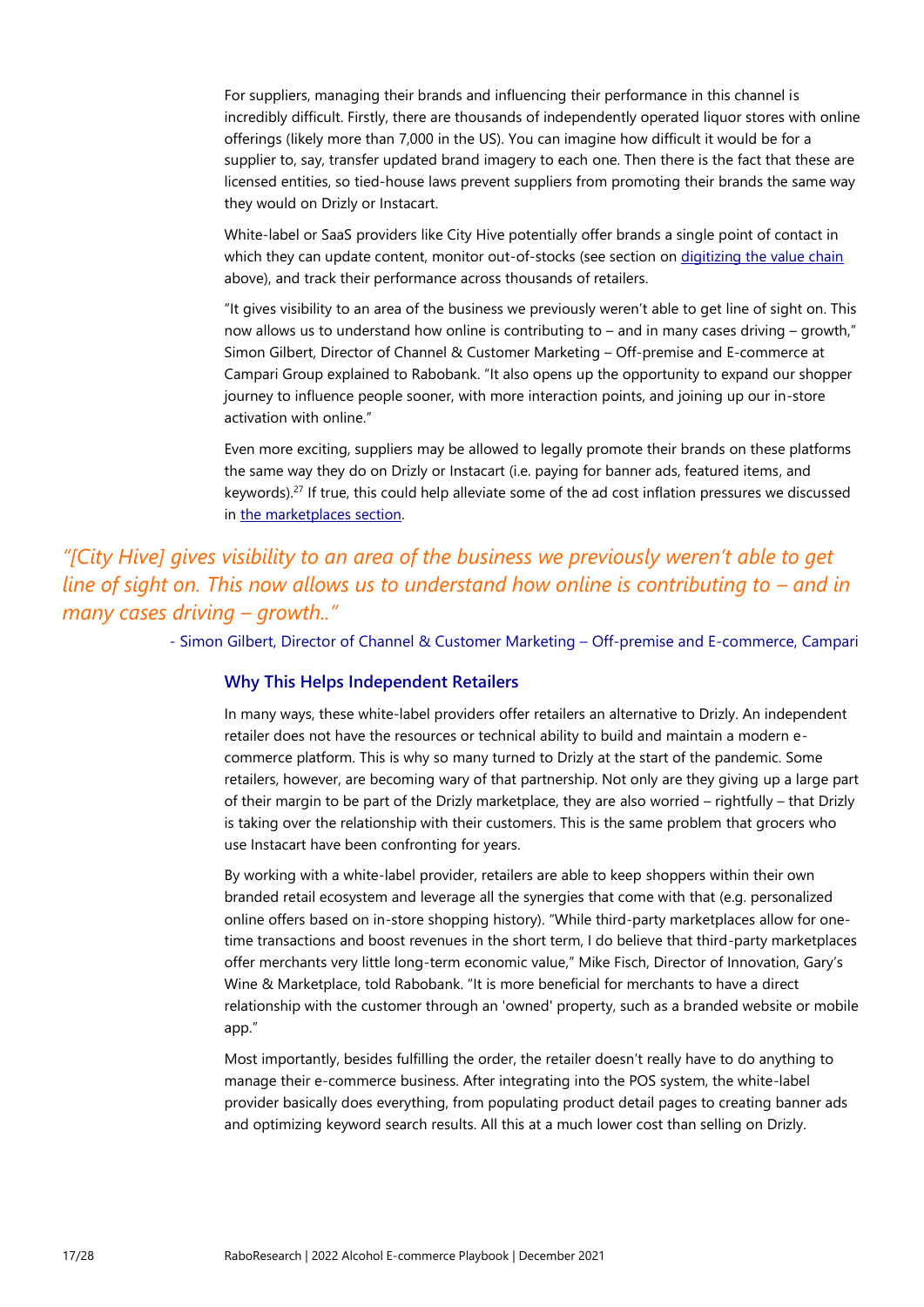*"While third-party marketplaces allow for one-time transactions and boost revenues in the short term, I do believe that third-party marketplaces offer merchants very little long-term economic value... it is more beneficial for merchants to have a direct relationship with the customer through an 'owned' property, such as a branded website or mobile app." - Mike Fisch, Director of Innovation, Gary's Wine & Marketplace*

> In reality, the most successful retailers will both sign up for Drizly *and* make sure they have their own robust branded e-commerce offering. In such a scenario, retailers could use Drizly as a business development tool to drive traffic to their own website. In fact, many retailers add a flyer to each Drizly order with a discount code and a message encouraging the consumer to order from their own website. Though we were told it is technically a violation of their terms of service with Drizly, the practice appears widespread and violations would be virtually impossible to enforce.

#### **How Can Brands Help?**

Despite being the single largest source of online alcohol sales, suppliers have long struggled to monitor and influence their brands' performance in the channel. The growing popularity of whitelabel providers like City Hive are changing that.

Brands and their distributors should work together to educate their retail partners to ensure those retailers understand how a white-label offering could help their business. In fact, brands and distributors should be advising their retail partners to adopt any and all e-commerce solutions that improve transparency and opportunities in the channel, including platforms like Drizly.

# <span id="page-17-0"></span>Direct-to-Consumer Wine Online

The direct-to-consumer wine market is split into two very different segments. On one side, you have a traditional winery with a DTC program anchored by an estate and a tasting room. Only a small fraction of DTC sales from this kind of winery are executed online. And even then, the classic formula for e-commerce sales – collecting emails from tasting room visitors and sending an email with an offer to buy wine from the website – leans heavily on tasting rooms to acquire customers.



**Figure 17: Traditional wineries – slow to adopt e-commerce best practices before the pandemic – drove growth in 2020. Did they learn the right lessons?**

Source: Interviews and other industry sources, Rabobank 2021

On the other side are online wine clubs – Naked Wines, Winc, Penrose Hill, and the like. These *are* licensed wineries, but they typically contract out production and bottling to third parties. Rather than rely on tasting rooms like a traditional winery, they tend to use heavy discounting and social media advertising to acquire customers.<sup>28</sup> Virtually all of their business is transacted online, and they are, for the most part, unprofitable businesses.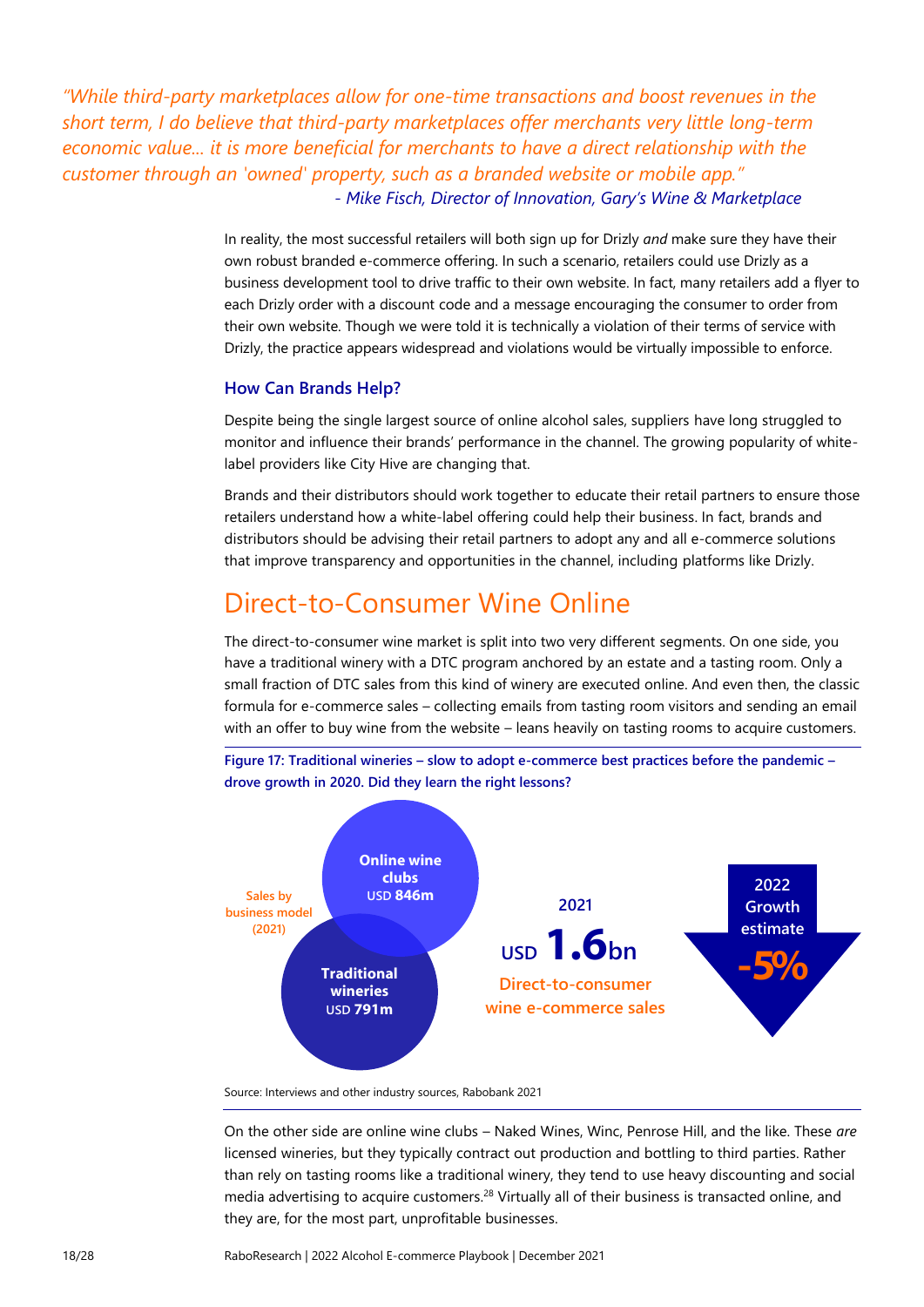**Figure 18: Online DTC wine sales are 72% larger than they were in 2019, even though tasting room sales are breaking records\***



### **What Happened in 2020?**

E-commerce sales for both models saw huge gains on the back of the pandemic. In 2020, online DTC wine sales grew 73%, reaching USD 1.65bn, according to Rabobank estimates, with traditional wineries responsible for 53% of those sales (*see Figure 18*). Counterintuitively, traditional wineries grew e-commerce sales faster than online wine clubs in 2020 (91% v. 57%). While online wine clubs had to acquire new customers on social media, traditional wineries were able to remarket (via email) to people that had previously visited their winery or were already members of their wine club – a good indication they are interested in buying *your* wine. Most wineries just hadn't invested time or resources into their online business before the pandemic, but with tasting rooms shut down (*see Figure 19*), e-commerce sales became a critical lifeline. Thus, the stronger growth for traditional wineries was not so much a testament to their superior capabilities, but a result of past inaction and oodles of unharvested, low-hanging fruit.



### **What Happened in 2021, and What's Likely to Happen in 2022?**

In 2021, the channel actually contracted slightly, with sales falling 1%, to USD 1.64bn. The decline was largely due to e-commerce sales at traditional wineries dropping 9% YOY as consumers returned to tasting rooms. This is a totally predictable outcome. Similar to the situation with independent retailers, visiting a winery is not a run-of-the-mill transactional shopping trip. It is an experience that consumers cannot replicate online. For their part, online wine clubs, despite seeing negative sales growth during the last three quarters of 2021, eked out 8% growth on the back of strong comparables in the first quarter.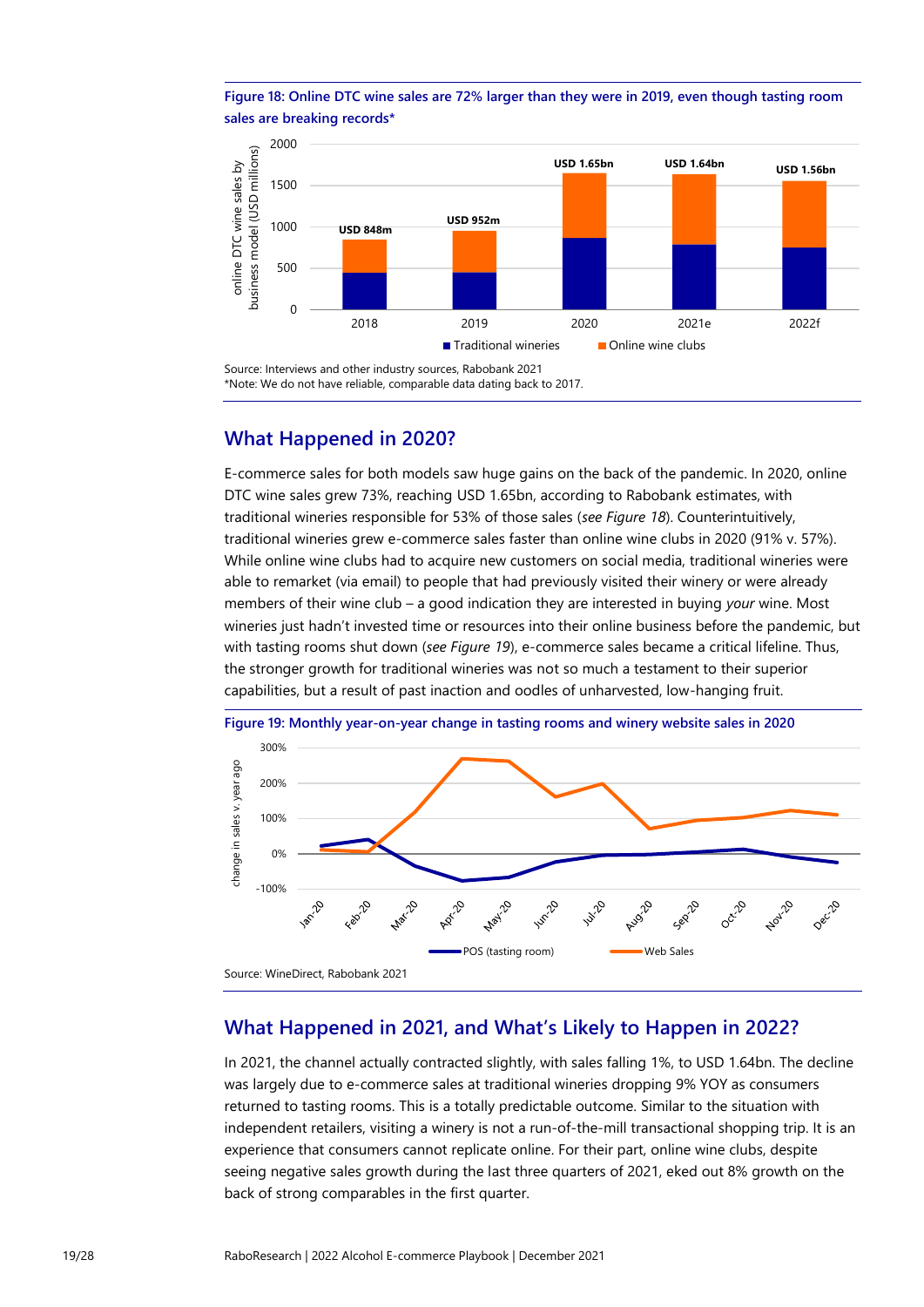In 2022, we expect this channel to decline slightly, dropping by 5%. While we expect both business models to decline at similar rates in 2022, they will do so for different reasons.

Online wine clubs will be coming out of the single best customer-acquisition environment they will ever see (the pandemic). In 2022, they will face pressure from investors to prove they can be profitable. This will likely lead to a reduction in spending on customer acquisition, which, combined with waning pandemic demand, will cause stagnating growth in 2022 and beyond.

Many traditional wineries still have room to dramatically improve their e-commerce performance by continuing to adopt simple, low-cost best practices (i.e. updating to a modern, wine-specific white-label e-commerce provider like Commerce7 or WineDirect, systematically collecting emails from tasting room visitors, and discounting shipping fees instead of wines to drive conversion). We expect the channel will continue to normalize in 2022 before returning to high single-digit growth in 2023.

Of course, with sales declining in 2021 and 2022, some wine industry CEOs will be tempted to pull attention and resources from their online business. That would be a big mistake. The fact that online sales remain elevated, even as tasting room sales set records, is a clear indicator that they are incremental. Just as online sales couldn't replace the tasting room experience, these incremental online sales won't be replaced by tasting room visits.

### **Breaking Down a Traditional Winery's DTC Sales**

Rabobank was given exclusive access to anonymized, aggregated sales data from the two largest POS and e-commerce providers in the US, Wine Direct and Commerce7. Combined, they likely have visibility into the DTC sales of nearly 25% of US wineries (mostly on the west coast) and a much larger share of overall sales.

We found that in 2019, 12% of DTC wine sales on these platforms were executed online. In 2020, that number jumped to 23% before settling at 16% in 2021 (*see Figure 20*). In Figure X, 'POS' captures sales executed in the tasting room and 'Other' is a catchall for orders entered into the back-end system by winery employees – likely telephone sales, allocations, events, etc.



It is important to note that data from these platforms is not representative of the overall DTC channel. For example, a 2018 report released by WineDirect showed 83% of their customers produce more than 5,000 cases per year. Only 19% of US wineries produce that much wine,<sup>29</sup> however. Moreover, wineries producing less than 5,000 cases account for more than 40% of the value of DTC shipments.<sup>30</sup>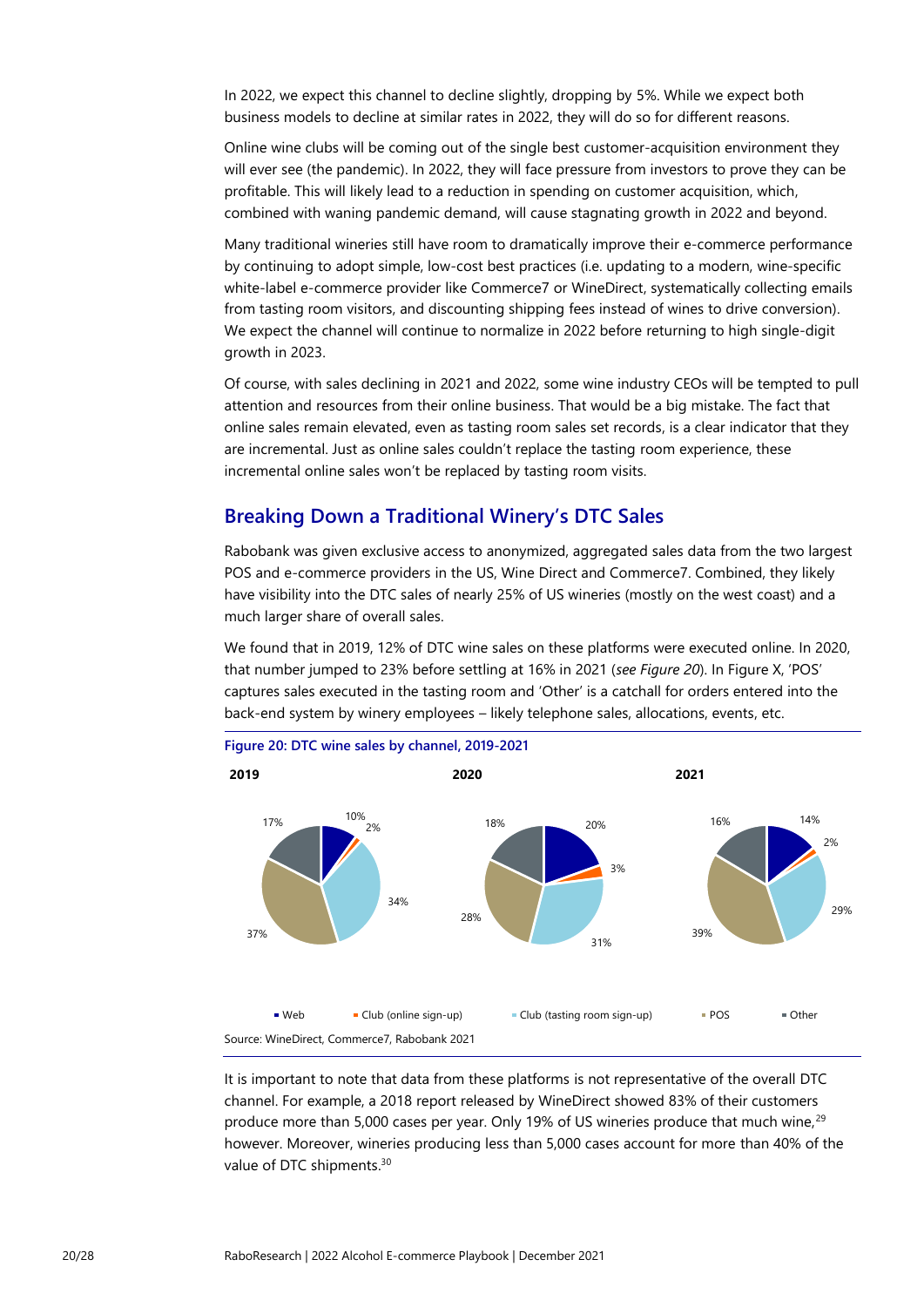Rabobank estimates the overall DTC wine channel (traditional wineries only) was worth USD 7.2bn in 2021, growing 16% YOY.<sup>31</sup> That means e-commerce likely represents only 11% of DTC sales, not 16% as Figure 20 indicates.

Of course, it isn't a coincidence that companies enrolling specialized e-commerce services are selling more wine online; wineries both large and small lack the sophistication to build a highquality e-commerce experience. This underlines the point we made earlier: there are still plenty of wineries that would benefit from upgrading to a modern, white-label e-commerce solution like Commerce7 or WineDirect.

### **Will Beer and Spirits Be Left out of the DTC Space Forever?**

Today, there are just not enough online DTC beer or spirits sales to include those categories in this report, nor any mechanism to measure them. In future versions, that's probably going to change.

Earlier this year, the Distilled Spirits Council of the United States (DISCUS) announced that toppling state bans on DTC spirits shipments was one of their top legislative priorities. This is a big deal. It was not long ago that DISCUS, wary of conflict with distributors, was officially opposed to such law changes. There is no doubt that it will take many years for the spirits industry to reach the same level of market access that wine has, but when it does, the size of the DTC spirits business will be enormous. "You're looking at between… two-and-a-half to three billion dollars," said David Ozgo, Chief Economist for DISCUS, during an interview on our podcast, [Liquid Assets.](https://podcasts.apple.com/us/podcast/discus-and-the-drive-for-new-spirits-regulations/id1368594226?i=1000531809507) Although, as we've pointed out for wine, most of those transactions won't qualify as an ecommerce sale.

While DTC shipments are a huge opportunity for spirits, the same is not true for beer. The simple truth is that beer is incredibly heavy and incredibly cheap compared to wine and spirits. The average bottle of wine shipped DTC is worth nearly USD 40 and weighs around 2.5lb. A very highend four-pack of craft beer in 16oz cans costs USD 20 and weighs 4.0lb. It just is not economical.

# <span id="page-20-0"></span>The Pandemic Unlocked Long-needed Resources, but How Much?

Over the past six months, Rabobank has spoken with e-commerce leaders at over 25 of the largest alcohol companies in the US. In total, we've spoken to suppliers whose combined sales represent over 70% of the US alcohol business. This unprecedented access has given us unique visibility into how alcohol companies have reacted to the pandemic and what it takes to win in the digital world.

In the section below, we share our first set of insights from these conversations on how much ecommerce teams have grown in the past two years. This is only the beginning, though. We will continue using data and insights gathered during these discussions in future installments of the 2022 Alcohol E-commerce Playbook series.

### **How Much Have E-commerce Teams Grown?**

We ended the 2019 edition of our e-commerce playbook with the following warning: "Alcohol companies need to invest more in e-commerce or face the long-term consequences of inaction." Indeed, when the pandemic began, many alcohol suppliers – even some of the largest in the world – had only one or two dedicated e-commerce employees. Some didn't even (and still do not) *have* a dedicated e-commerce team!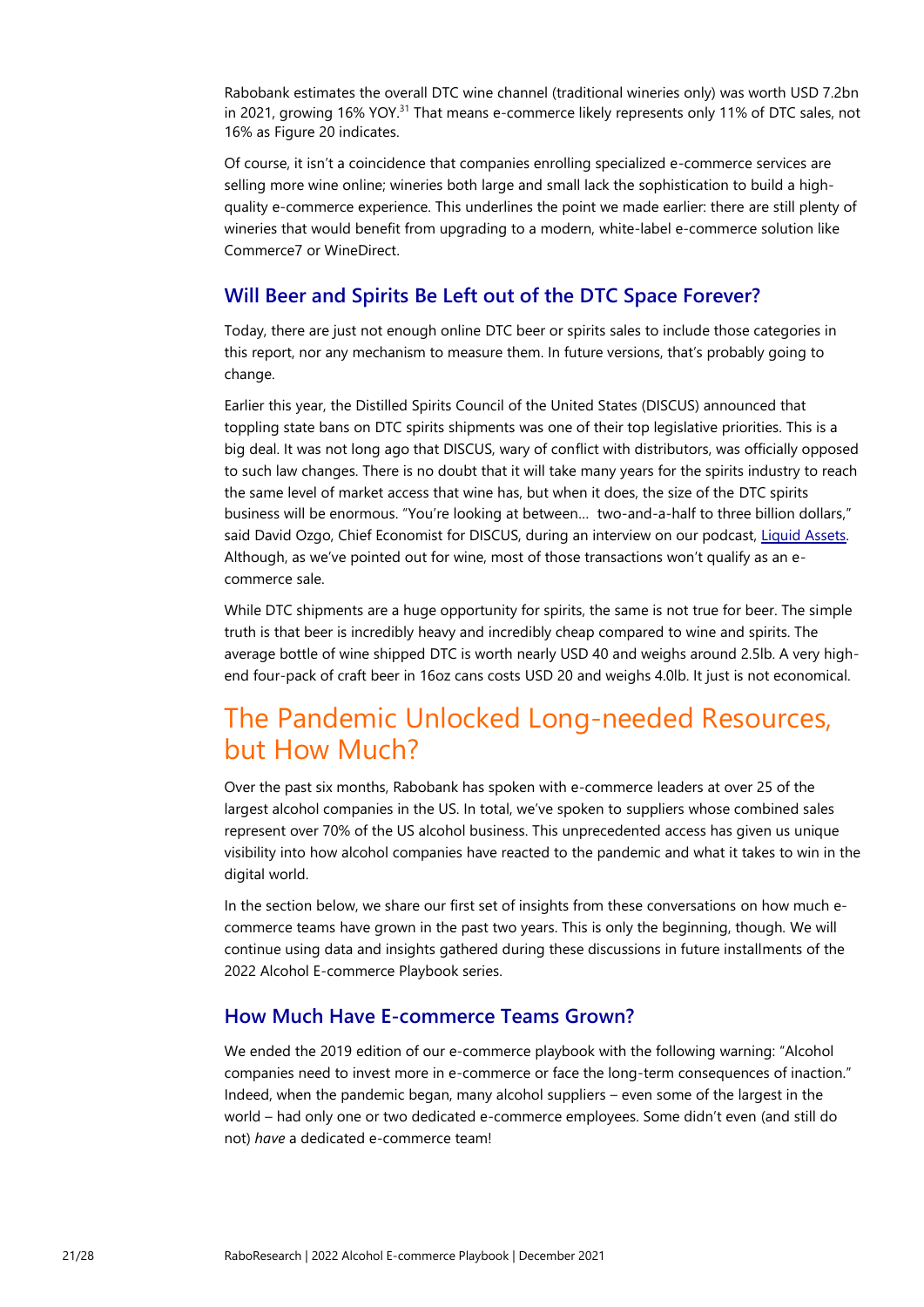

Externally, senior leaders talked about the importance of e-commerce and innovation, boasting of their industry-leading capabilities and the size of their investment in digital. Internally, however, e-commerce teams at all but a few companies were being starved of resources. "Our leadership talks about it, and they know it is important, but I have to fight tooth and nail for each penny we get," one multinational company's head of e-commerce lamented to Rabobank. Another said they'd spent years "begging for resources," comparing their work to panhandling or nonprofit fundraising.

Luckily, the pandemic has unlocked some of those long-needed resources. Rabobank found that the number of FTEs on the e-commerce teams of US alcohol companies increased 117% since the start of the pandemic. However, the companies with the largest e-commerce teams before the pandemic (upper quartile in terms of team size) only saw the number of FTEs increase by 62%, while the rest of the industry saw the size of their e-commerce teams grow by an average of 230% (*see Figure 21*).

## **Why Investing Early Made All the Difference**

As Figure 21 shows, companies that invested heavily in their e-commerce teams prior to the pandemic have grown much more slowly since. We wrote in this series two years ago, "One of the principal responsibilities of an e-commerce team is both internal and external education and evangelism…. As the sales teams and marketing teams internalize these learnings, they will be able to take over many of the tasks that are currently the purview of e-commerce teams."

These early movers had years to map the market, establish dashboards and data sources to monitor their success, and decide where to dedicate resources. They've had time to vet and onboard critical technologies, build relationships with their retailer, distributor, and marketplace counterparts, and most importantly, make sure everyone along the value chain understood their responsibilities in supporting the e-commerce channel.

*"Companies that had established their e-commerce strategy and partnerships were able to move quickly when the pandemic hit, reallocating resources from other channels to support and accelerate ecommerce initiatives. For example, we developed a Career Experience rotation where we mobilized 40 on-premise team members to audit digital capabilities and programming opportunities.." - Cody Rossen, Senior National Accounts Manager, Beam Suntory<sup>32</sup>*

> An organization that formed a ten-person e-commerce team three years ago is far more capable and efficient than a ten-person team that was formed last year. Organizations that were late to the game are at a distinct disadvantage and must now *overinvest* in their e-commerce and digital teams or else risk falling further behind.

## <span id="page-21-0"></span>**Benchmarking the Size of Your E-commerce Team**

In 2021, US alcohol suppliers have, on average, 3.1 dedicated e-commerce FTEs for every billion dollars in topline revenue (*see Figure 22*), with smaller firms having far more FTEs (12.8 FTEs per billion in US revenues) than large and mid-sized firms (2.2 and 3.7, respectively).<sup>33</sup>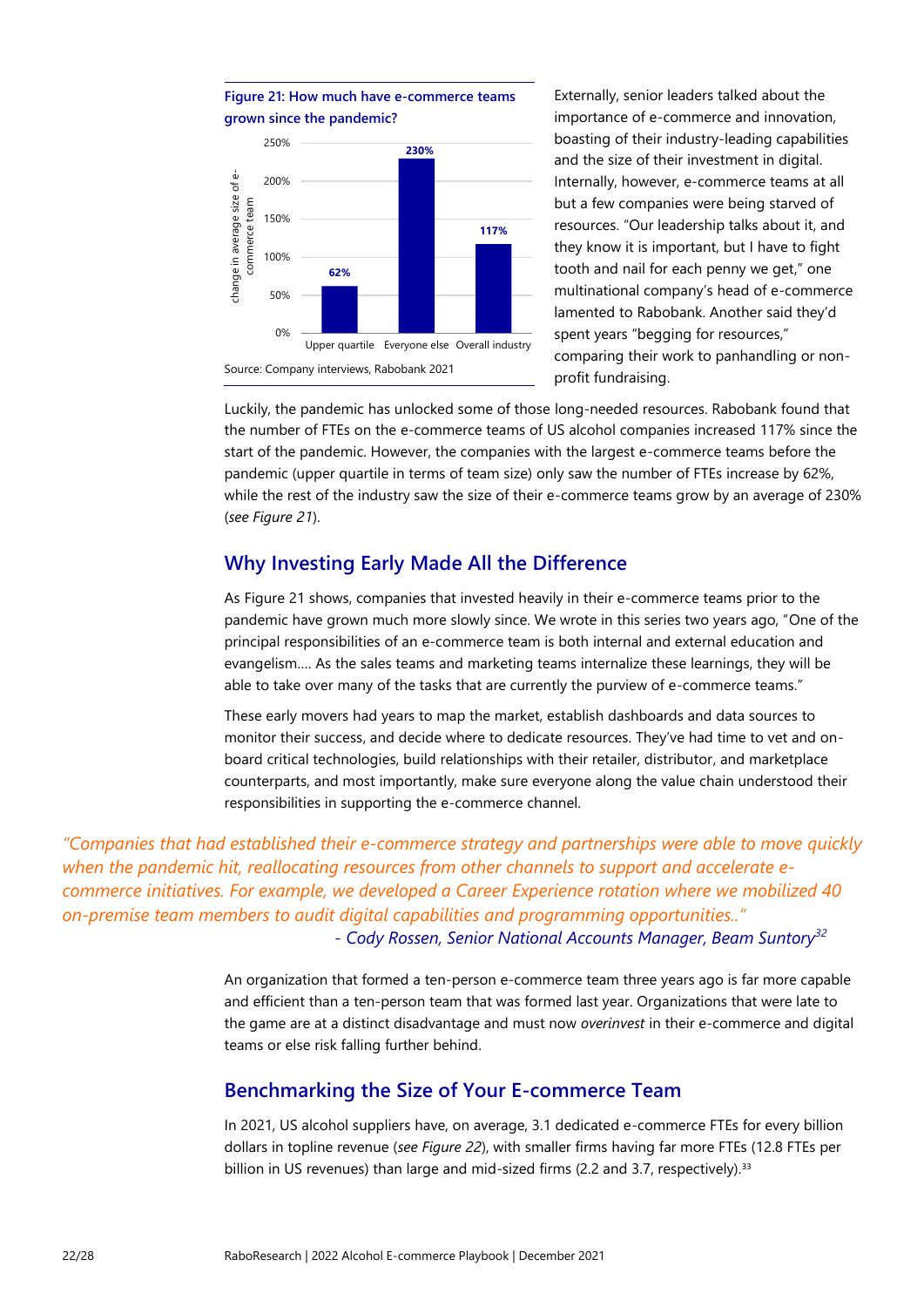#### **Figure 22: Average e-commerce FTEs per billion dollars in US revenue by company size, 2019 vs. 2021\***



Source: Interviews and other industry sources, Rabobank 2021 \*Note: Categories are based on companies' share of total US beverage alcohol market. Large=greater than 5% market share; mid-sized=1% to 5% market share; smaller=less than 1% market share.

The dynamic shown in Figure 22 is what you'd expect given economies of scale. But we should be clear. The seemingly large investment by smaller companies does not mean they are ahead of the curve. The work of auditing and maintaining product detail pages on retailer websites, tracking performance, resolving out-of-stocks, and developing digitally native content is pretty much the same for a brand with USD 10m in annual sales and a brand with USD 1bn in annual sales. Thus, smaller companies are almost certainly struggling far more than larger companies when it comes to managing their digital operations.

Interestingly, Figure 22 suggests that before the pandemic, it was mid-sized firms that were most dramatically underinvesting in their e-commerce capabilities (this definitely checks out anecdotally). Mid-sized firms have the misfortune of being large enough to have organizational silos and slow-moving bureaucracies, yet too small to have millions in extra cash to throw at emerging challenges. While this may be an explanation, it is not an excuse. Companies of all sizes must continue building on the momentum of the past two years. E-commerce sales will continue to grow. There couldn't be a worse time to take your foot off of the gas.

# <span id="page-22-0"></span>A Few Reminders for CEOs as They Rightsize Their E-commerce Investment

Senior leaders that use sales alone to guide their digital investment will dramatically undervalue the impact of their e-commerce team. "E-commerce... is not solely a sales channel, but a scaled consumer reach, media, and commerce ecosystem," Wayne Duan told Rabobank over email.

Indeed, e-commerce teams are not merely driving online sales. They create media that drives awareness. They tell stories that deepen the connection consumers have with their brands. They get access to data, like real-time visibility into out-of-stocks, that wouldn't exist if not for the ecommerce ecosystems they helped create. Of course, all of this effort is driving the growth of online sales, but oftentimes, the work of e-commerce teams ultimately has a much larger impact on in-store sales. If e-commerce teams do not have enough resources, their failures will reverberate across every sales channel, online and off. And yet, many e-commerce teams still do not have the resources they need.

Thus, to conclude this installment of the 2022 Alcohol E-commerce Playbook, we've identified four things that senior leaders might forget to consider or might undervalue when determining the size of their digital investment. We hope it helps them justify a proper investment.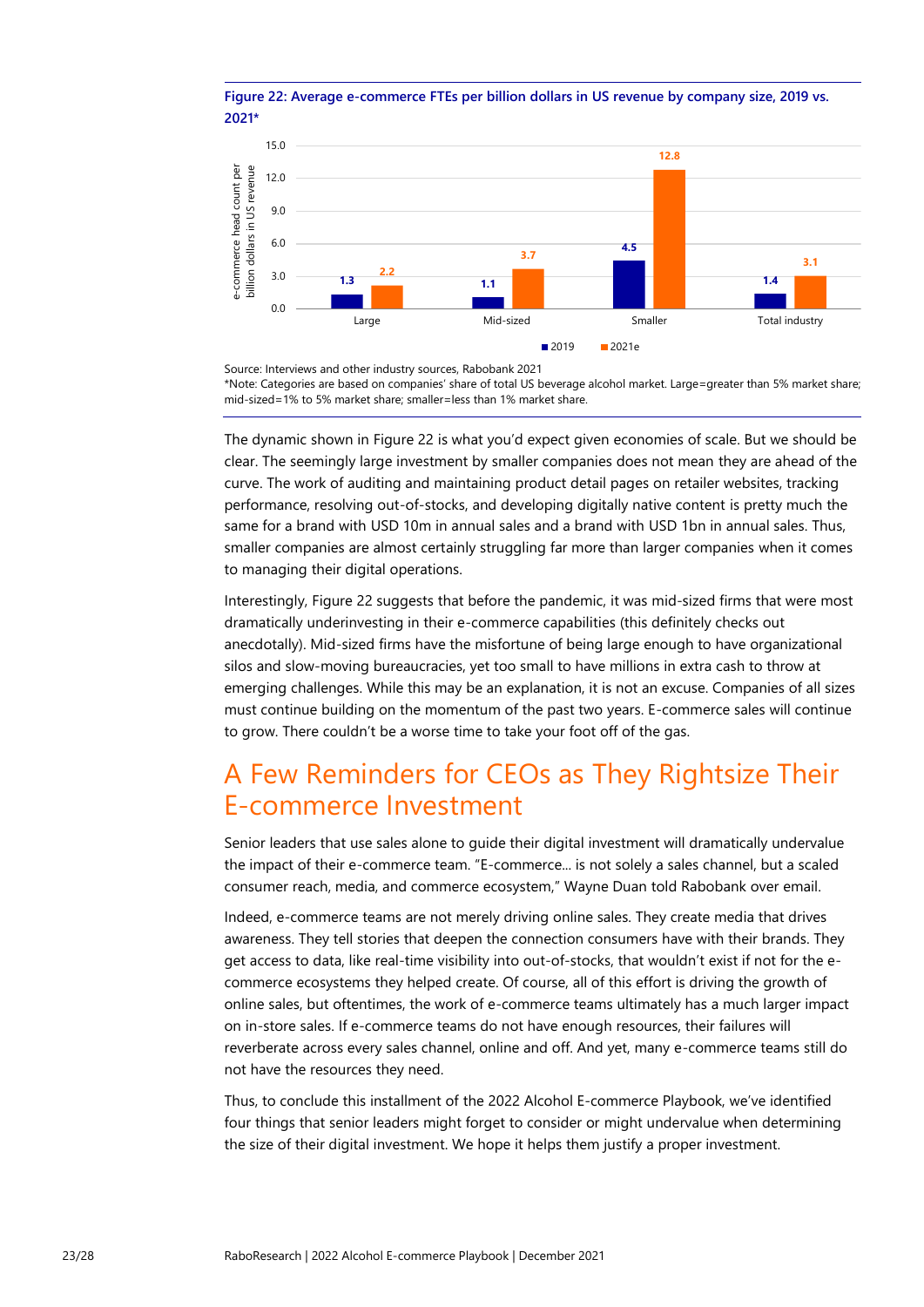### **Don't Undervalue Digitally-Influenced Sales**

Even when people shop in-store, they are using their phone to compare prices, search expert reviews, and dig deeper into a brand's backstory and provenance. The quality of a brand's product detail page on Wine.com can determine whether a consumer buys that brand in-store at a Total Wine & More. "The quality and quantity of information available online and especially on the digital shelf is highly influential in the consumer's decision-making process," Wayne Blum, Director US E-commerce Strategy & Partnerships at Diageo, told Rabobank. "Brands who overdeliver with great digital marketing and digital content will be the ones who show up for the consumer researching a purchase or planning around an occasion."

## *""Brands who over-deliver with great digital marketing and digital content will be the ones who show up for the consumer researching a purchase or planning around an occasion." - Wayne Blum, Director US E-commerce Strategy & Partnerships at Diageo*

Creating an impeccable digital presence requires a large investment in people and education. Brands that fail to make that investment aren't only going to suffer low conversion rates online, their in-store business will suffer too.

These principles of digitally-influenced sales also apply to paid media. As we highlighted in the [marketplaces section,](#page-10-0) it is easier to measure the direct sales impact of paid social or retail media than it is traditional media (the wonders of the digital age!). However, that media is still having an important impact on brand-building, awareness, and trial. It is really hard to measure these things, but they're immensely important. Alcohol companies have been spending millions on awareness campaigns like billboards and sports advertising for eons. Everyone agrees that stuff works, even though its impact on sales cannot be so easily measured. When it comes to digital media, senior leaders shouldn't apply a different standard.

### **Data Is Power Online, In-Store, and Everywhere in Between**

As platforms like Instacart, Drizly, and City Hive grow their retail networks, they aren't only driving e-commerce sales. By integrating into the POS systems of tens of thousands of retailers, they are aggregating and unlocking massive amounts of information that will ultimately create – for those that can pay – a more transparent value chain.

*"From a supplier's perspective, if we can offer senior leadership visibility into out-of-stocks, measure the impact of digitally influenced sales and the incrementality of our retail media spend, we can unlock further investment in resources, technology, and advertising to support our customers and drive growth not only online, but across our entire business."*

 *- Sara Goucher, Director of E-commerce, Molson Coors Beverage Company<sup>34</sup>*

Eventually, brands and their distributors could have real-time visibility into assortment and out-ofstocks. Coordinating with brand teams and distributors to actually put these insights into action is a monumental task, and e-commerce teams are the natural and correct team to take on that responsibility. They need enough people and a broad enough mandate to act on opportunities as they appear, even if the in-store sales are the primary beneficiary of their action.

Lastly, digital media, e-commerce sales, and DTC sales in particular offer companies an opportunity to understand who is buying their brands and why they are buying them. As we explored in a [recent report on DTC strategy](https://research.rabobank.com/far/en/sectors/beverages/are-you-doing-direct-to-consumer-all-wrong.html), e-commerce is revolutionizing the brand development pipeline, allowing companies to test and launch new brands faster, more effectively, and at far lower costs than they did in the past.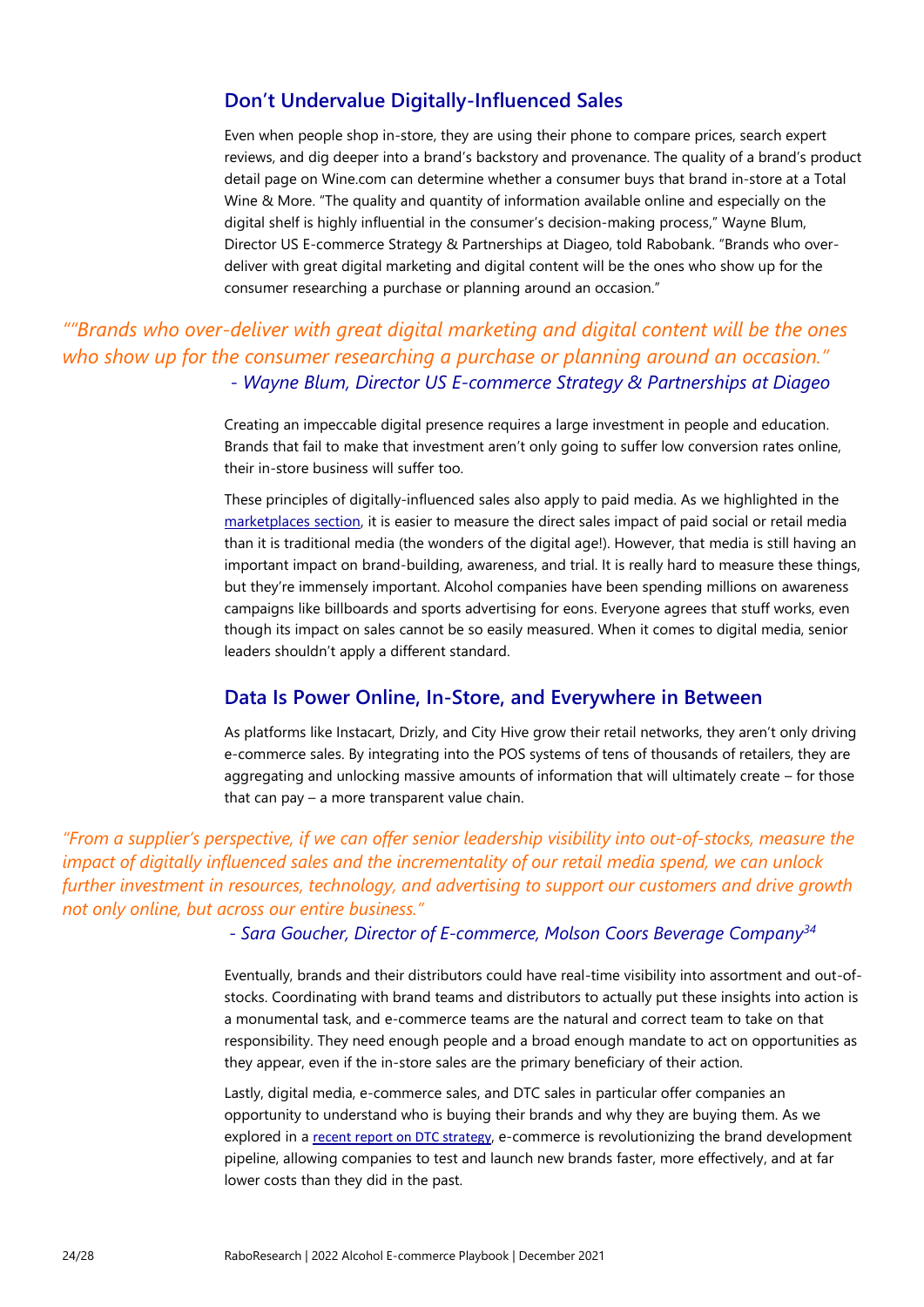### **Your Future Consumer Is an Online Consumer, We Guarantee It!**

Believe it or not, generational change is the most important driver of e-commerce growth in the long term. Over the next decade, as younger millennials and older Gen Z consumers reach their prime spending years (*see Figure 23*), they will push a dizzying share of sales online.





Today, e-commerce represents just over 4% of the USD 150bn off-premise alcohol market. An earlier quote from Constellation Brands' Wayne Duan is worth repeating, "The shift to digital beverage alcohol shopping is here to stay... The beverage alcohol category is up over USD 700m … compared to a year ago, with over 68% of that growth coming from online sales." In other words, an investment in e-commerce is an investment in growing the overall industry.

Additionally, e-commerce offers brands an opportunity to drive awareness and sampling with an audience that is younger, wealthier, and more educated than the general population, i.e. the consumers we are warning you about. Moreover, this is exactly the kind of person that marketers dream of winning early and converting into a lifetime, brand-loyal consumer. As noted earlier, in many cases, younger consumers won't interact with traditional media the same way previous generations did, They're so buried in their phone that they'd sooner walk into on-coming traffic than notice a billboard. Thus, it's probably best to make sure you show up on their phone.

### **Rome Wasn't Built in a Day**

E-commerce teams do not have decades of established best practices to guide their digital strategy. Sales teams, distributors, and retailers have not had decades of working to understand their responsibilities within this ecosystem. Therefore, to operate effectively, e-commerce teams have to map the market, establish dashboards and data sources to monitor their success, and decide where to dedicate resources. They have to vet and on-board critical technologies, build relationships with their retailer, distributor, and marketplace counterparts, and make sure everyone along the value chain understands their responsibilities in supporting the e-commerce channel. It takes a surge in resources to build out this infrastructure and to continue to execute the day-to-day responsibilities of managing online sales.

Most importantly, e-commerce teams will have to break through operational silos to do all that successfully. E-commerce leaders must be given the resources, freedom, and a broad enough mandate to tackle challenges and opportunities as they appear, wherever they appear. "At the end of the day, what matters the most is that the e-commerce teams are equipped and empowered to make decisions quickly." Cécile Peters, Senior Director, E-Business at Moet Hennessy USA, told Rabobank. "The traditional top-down approach cannot work in such fastchanging environments."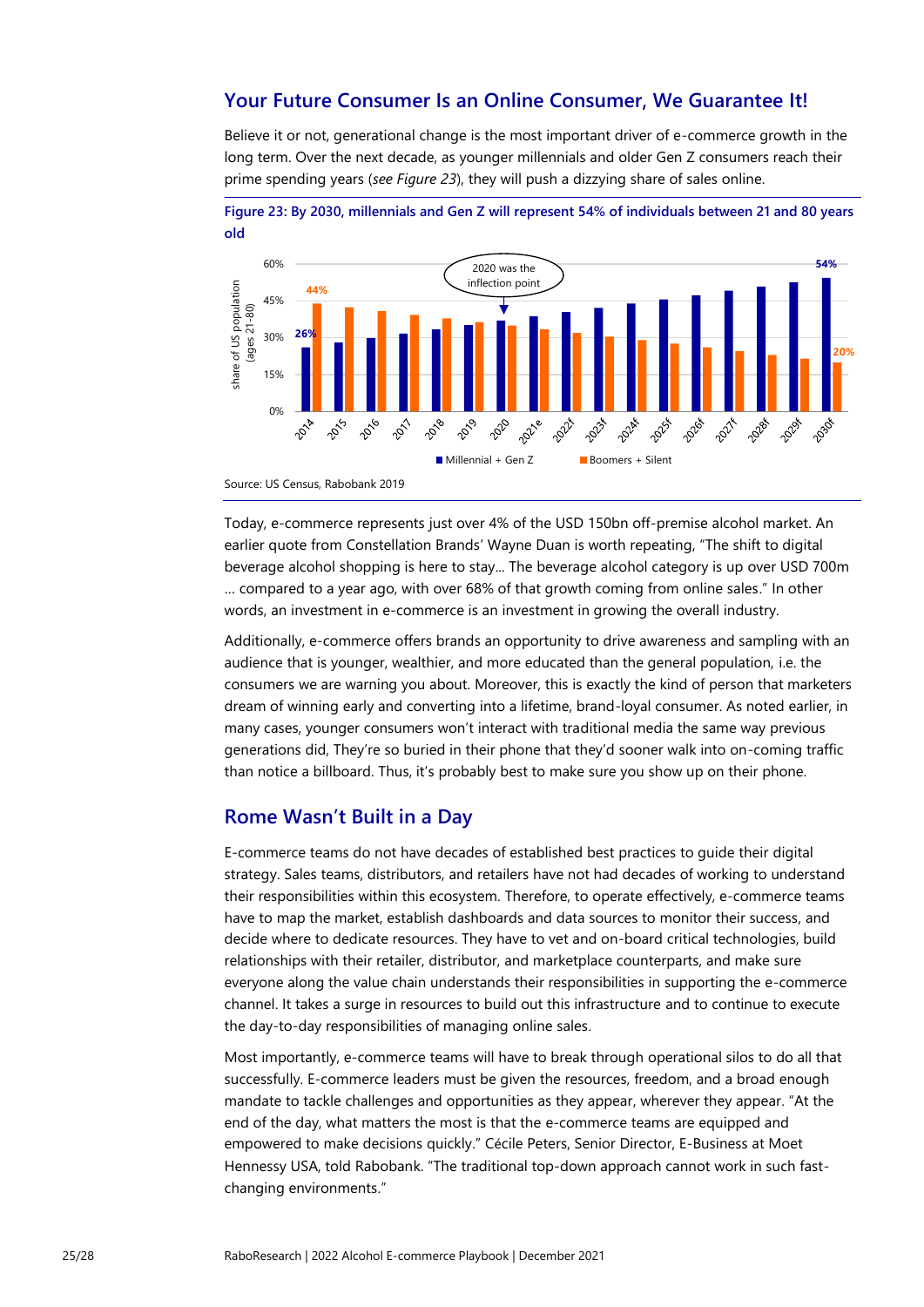# <span id="page-25-0"></span>What's up Next in the 2022 Alcohol E-commerce Playbook?

Backed by months of work and dozens of interviews, this report represents the most complete picture of the US alcohol e-commerce landscape. Brands, retailers, and distributors can use these insights to benchmark their performance, rightsize their investment in digital, and ultimately build a future-proof e-commerce strategy. However, there is still so much we were not able to cover in this report.

In future installments of the 2022 Alcohol E-commerce Playbook, we will help brands choose which channels they should prioritize to drive their e-commerce business, and share how brands can support their retail and distributor partners and how they can prepare for the business-tobusiness e-commerce explosion (i.e. Provi, SG Proof, etc.). We will explore what skill sets and team structure are needed for an e-commerce team to be successful, and where successful teams tend to live within an organization (sales or marketing?).

Our next installment in the series, however, may be the most exciting. We will reveal e-commerce leaders' long-term growth expectations for the US alcohol e-commerce business and offer our own estimation for the penetration of online alcohol sales by 2025. Stay tuned!

9 Remember Instacart is DOUBLE-counted in this report – they're included in both online grocery and the marketplaces section.

<sup>10</sup> In 2018, we did an analysis of each category on Drizly across ten markets and found that a basket of beer listed on Drizly was 30% more expensive than an identical basket at a Total Wine in the same markets (our control). The markup for wine was 13% and for spirits it was 12%. It's important to remember that Drizly does not set prices for products on their marketplace in most markets.

<sup>11</sup> Tied-house laws are a set of rules that severely limit the direct financial relationship that alcohol manufacturers and alcohol retailers can have with one another.

 $12$  Drizly used to sell bundled marketing packages, but since adopting CitrusAd earlier this year, it has been transitioning to a bidding system.

<sup>13</sup> A taxonomy menu is the ready-made list of categories that websites create to help consumers find what they are looking for. If you were shopping for clothes, a drop-down menu might list "men" at the top with subcategories such as "pants" and "shirts," as an example.

<sup>14</sup> Instacart only began offering this kind of optionality for alcohol in early summer 2020.

<sup>15</sup> The value of sales enabled by marketplaces is referred to as gross merchandise value (or GMV as we refer to it throughout this section). Retailer fees and supplier marketing are the main revenue sources for these companies – actual revenue, not GMV.

<sup>16</sup> Alcohol companies with at least 1% marketshare in their respective categories.

17 If the supplier makes 33% margins selling to a wholesaler, then the wholesaler and retailer each add a 33% markup. Then, 12.8% of the final retail price (the average share of GMV invested by suppliers on Instacart) represents 69% of a supplier's margin.

 $1$  Rabobank had previously estimated online grocery sales were USD 295m in 2019. The discrepancy is not so much a consequence of revising our estimates, but in how we categorized sales for Instacart. In our last report, 75% of Instacart's alcohol sales were allocated to the online grocery channel. The other 25% were counted in the online 'alcohol marketplace' segment. Instacart is an unusual business because the consumer shopping experience reflects that of a grocery environment. We estimate that 85% of alcohol sales on the platform come from grocery and food retail stores. Yet, Instacart is also a marketplace, which dramatically impacts the strategy and levers brands can pull to improve their performance on the platform. To deal with such a duality, we took inspiration from quantum mechanics and decided Instacart's status as a marketplace and online grocery player were inextricable and counted them twice. That is, 100% of Instacart sales are included in the online grocery channel and marketplaces channel. Of course, we adjust for this when calculating our estimates for total US online alcohol sales. So, as a warning, be careful not to simply add sales for the online grocery and marketplaces segments, or else you will count Instacart sales twice and ultimately overestimate the size of the market.

<sup>2</sup> i.e. making sure as many stores in their network were able to sell diapers, carrots, milk, 'eggs cetera.*'*

<sup>&</sup>lt;sup>3</sup> It also didn't help that, due to tied-house laws, retailers couldn't tap alcohol suppliers – as they do for other CPG companies – for marketing revenue (i.e. retail media).

<sup>4</sup> Georgia may have legalized delivery in 2020, but the legislation requires municipalities to enact ordinances before it is allowed. Will be a slow burn.

<sup>5</sup> Source: Instacart company press release

<sup>6</sup> This is *without* online sales from Bevmo! and Liquor Barn – just Gopuff.com and the Gopuff app.

 $^7$  Despite Gopuff's success, there are a thousand, nay, a million reasons to be skeptical of the long-term potential for similar startups like Gorillas and JOKR. There is a lot of investment flowing into the space, but I doubt profit will ever flow out of them.

<sup>8</sup> As quoted by Shanken News Daily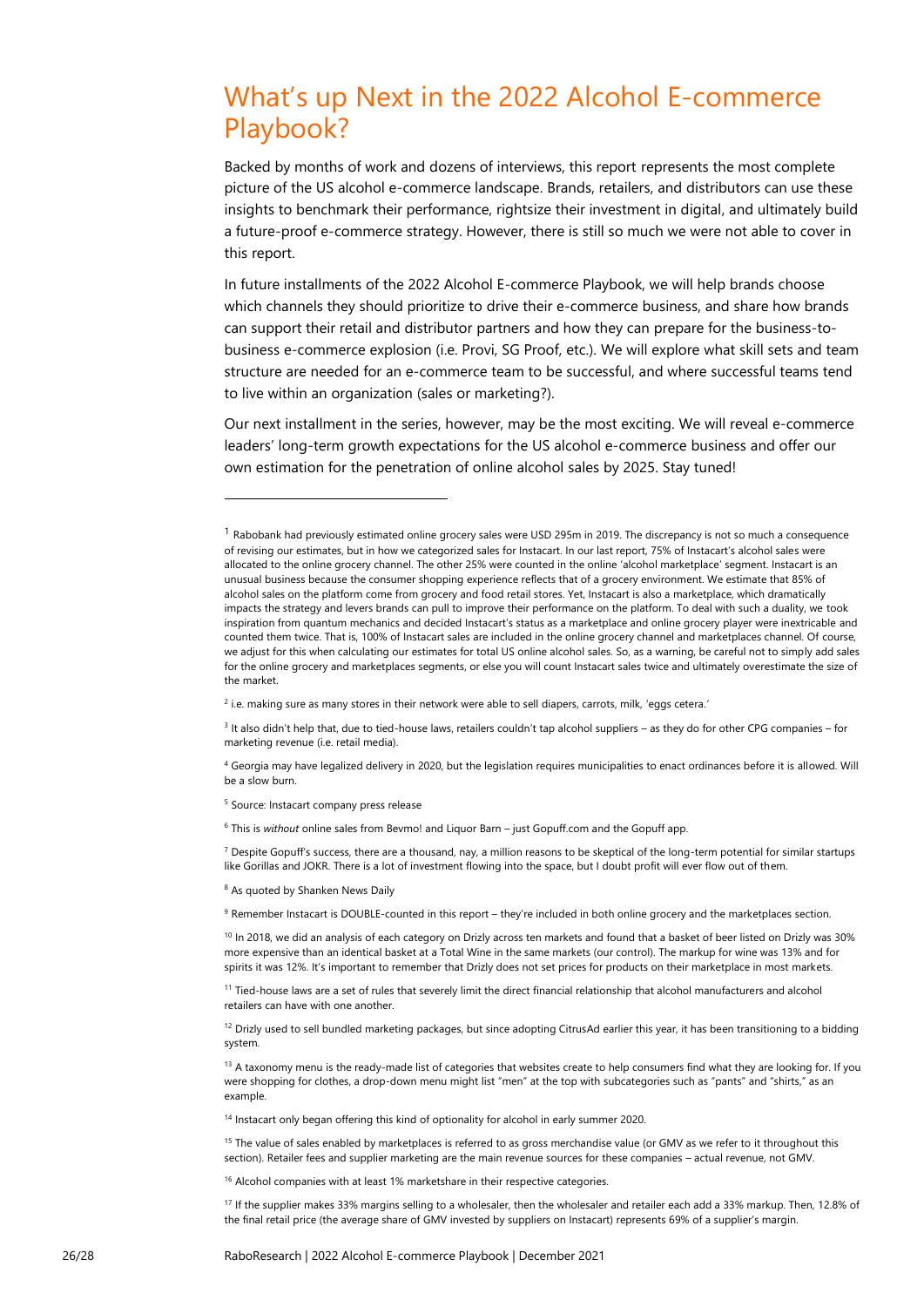<sup>18</sup> Besides awareness-building, of course.

 $19$  Apparently Drizly – and most other platforms – will not populate their marketplaces with products that do not have a UPC, which disproportionately impacts smaller, more premium suppliers. Mike Fisch, Director of Innovation at Gary's Wine & Marketplace, one of New Jersey's largest alcohol retailers, wrote on Twitter that "about 85% of wines in our stores have UPCs."

<sup>20</sup> "We are spending USD 100,000 on a national marketing campaign to support our brand on Drizly. If you don't have it in stock or on your shelf, you can't benefit from those marketing dollars," is a powerful sales pitch to a retailer.

<sup>21</sup> https://www.csnews.com/7-eleven-instacart-partner-30-minute-delivery

<sup>22</sup> Some industry sources have suggested that, if it were not for the recent 7-Eleven partnership, the size of Drizly's retail network would have declined in recent months.

<sup>23</sup> Basically the 'Google Shopping' of online alcohol.

<sup>24</sup> If you include tax.

<sup>25</sup> This is not a completely good-faith example. Pennsylvania shut down in-store sales for an extended period in 2020, which forced many people who would never shop online to purchase alcohol from the state's website – basically, what the pandemic did for many people but at a much larger scale.

<sup>26</sup> As well as a suite of other services, like automated CRM programs, marketing packages, and loyalty programs.

<sup>27</sup> In essence, they operate on the same principles as Drizly. Once the white-label provider integrates into a retailer's POS system, they control the entire retail experience. And most importantly, the retailer – hypothetically – wouldn't profit either directly or indirectly from promotional spending on the platform.

<sup>28</sup> They, of course, use a variety of marketing techniques to acquire customers (e.g. mailers).

<sup>29</sup> Wines Vines Analytics.

<sup>30</sup> Sovos ShipCompliant's "2021 Direct-to-Consumer Wine Shipping Report."

<sup>31</sup> When sizing the DTC wine market, most people point to the annual Direct-to-Consumer Wine Shipping Report produced by Sovos ShipCompliant in collaboration with Wines Vines Analytics. The topline revenue number from that report – USD 3.7bn in 2020 – only represents an estimate of the value of wine that is *shipped* DTC in the US. Thus, it does not capture tasting room sales, allocations, or wine bought by phone or online and collected via curbside pickup. It is often misunderstood to represent the entire DTC wine market. Only about half of the DTC wine business is ultimately shipped to the consumer. Also, people often confuse direct-toconsumer with e-commerce sales. The vast majority of DTC wine shipped in the US is not an e-commerce transaction.

<sup>32</sup> Quote gathered from interview with Rabobank.

33Total supplier revenues, not just e-commerce.

<sup>34</sup> Quote gathered from interview with Rabobank.